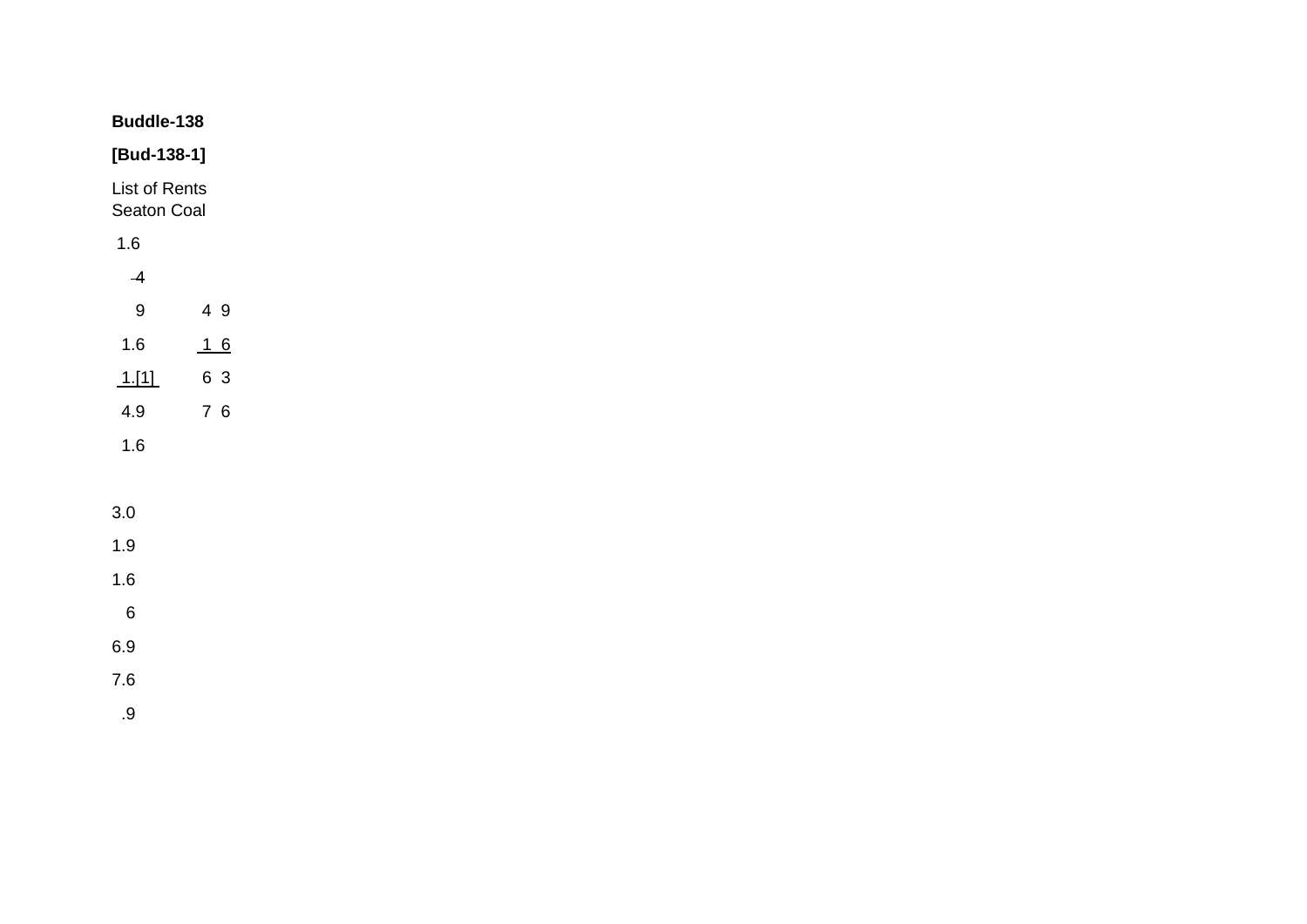# **[Bud-138-1a]**

Terms of the different Royalties at Seaton &c **Feby.** 26. 1839

|                |                      |                          |                                               |                                                                | <b>Tentale Rent</b> |           |                |                   |                                                                                                                                                                                             |
|----------------|----------------------|--------------------------|-----------------------------------------------|----------------------------------------------------------------|---------------------|-----------|----------------|-------------------|---------------------------------------------------------------------------------------------------------------------------------------------------------------------------------------------|
| Proprietors    | Royalties            | Content                  | Term                                          | Certain<br>Rent                                                | Hutton              | Main Coal | Other<br>Seams | Small<br>Coals    | Remarks                                                                                                                                                                                     |
| Jno<br>Gregson | Seaton &c            | R. P<br>А.<br>672. 3. 25 | 63 years<br>from 13 <sup>th</sup><br>May 1831 | £800 for first 22/6<br>5 years &<br>£1000 afts<br>[afterwards] |                     | 20/       | 15/            | <b>Half Price</b> | 3/ per ton<br>for all<br>privileges if<br>pit sunk on<br>Gregsons<br>Royalty 2/6'<br>per ton<br>outstroke if<br>pit not sunk<br>no outstroke<br>unless<br>drawn in Mr<br>Gregsons<br>Ground |
| R. Atkinson    | Old Burdon           | 210.0.0                  | 63 years<br>from $13th$<br>May 1831           | £250 for<br>first 5 years<br>& £350 afts<br>[afterwards]       | 22/6                | 20/       | 15/            | One half          | <b>No</b><br>outstroke<br>except pit<br>sunk &<br>coals drawn<br>in Mr<br>Atkinsons<br>Ground,<br>then 3/ per<br>ton                                                                        |
| Ralph Carr     | <b>Slingley Hill</b> | 206.0.0                  | Yrs from<br>13 <sup>th</sup> May<br>1831      | £250 for 1st<br>5 years &<br>£350<br>afterds<br>[afterwards]   | 22/6                | 20/       | 15/            | One half          | 5/ per ton<br>for all<br>privileges if<br>drawn on Mr<br>Carr's                                                                                                                             |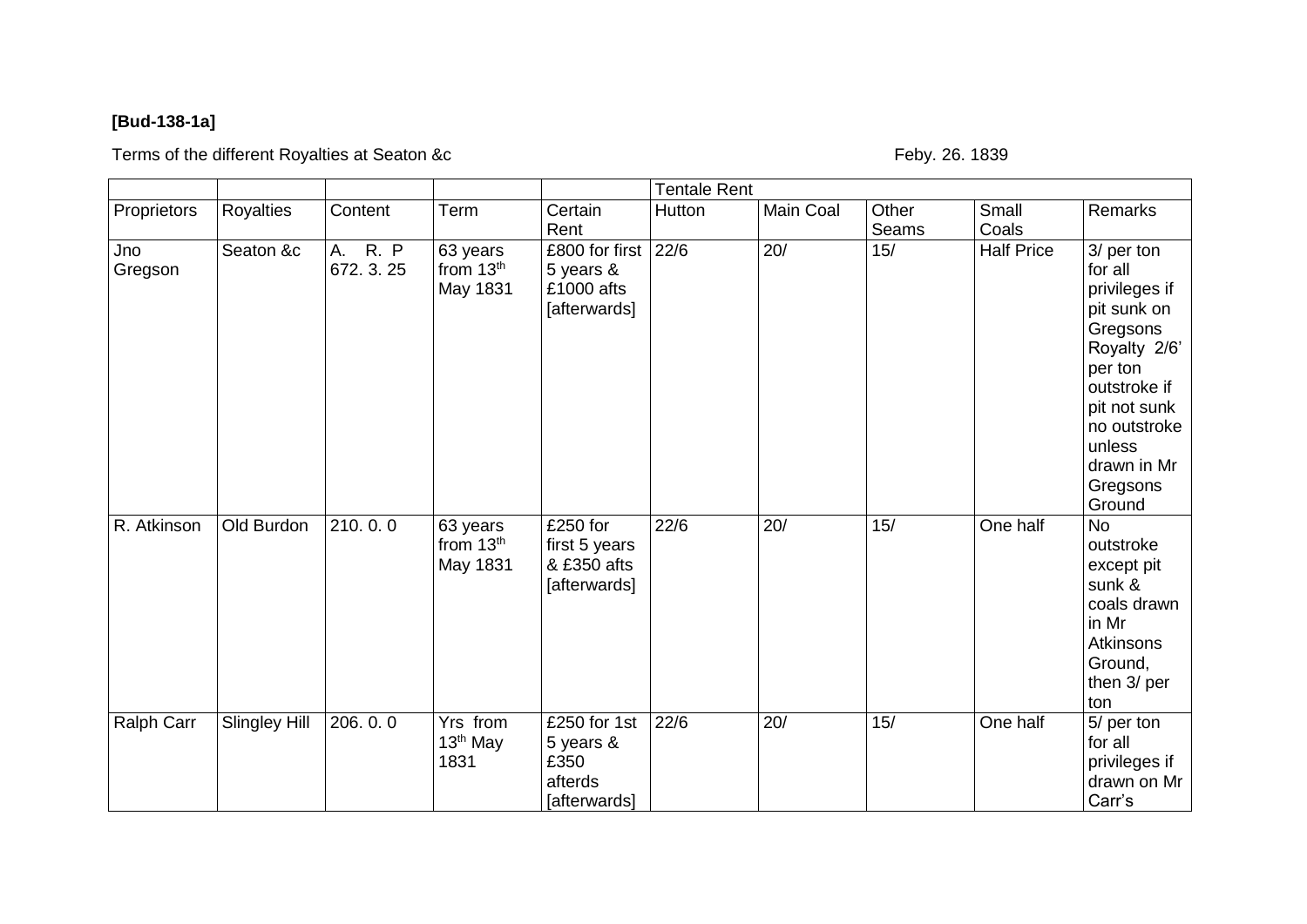|                             |                  |                    |                                             |                                                                                   |      |              |              |          | property,<br>$2/6$ if not<br>drawn                                                                   |
|-----------------------------|------------------|--------------------|---------------------------------------------|-----------------------------------------------------------------------------------|------|--------------|--------------|----------|------------------------------------------------------------------------------------------------------|
| <b>Mrs</b><br>Hodgson       | Seaton           | 60.0.0             | 42 yrs from<br>$13th$ May<br>1831           | £45 for 1st 5<br>years & £60<br>afterds                                           | 22/6 | 20/          | 15/          | One half | <b>No</b><br>outstroke<br>rent except<br>drawn in<br><b>Mrs</b><br>Hodgsons &<br>then 2/6 per<br>ton |
| Lt. Col.<br><b>Beckwith</b> | Silksworth       | 800.0.0            | 42 yrs from<br>1 <sup>st</sup> Jan 1837     | £800 for 1st<br>7 years &<br>£1000 p. an.<br>[per annum]<br>afterds               | 22/6 | $\mathbf{G}$ | $\mathbf{a}$ | One half | Outstroke<br>shaft &<br>wayleave<br>rents 2/6<br>each<br>privileges                                  |
| Wm Grey                     | <b>Ditto</b>     | 800.0.0            | 42 yrs from<br>13 <sup>th</sup> May<br>1837 | £800 for 1st<br>7 years &<br>£1000 p. an.<br>[per annum]<br>aftds<br>[afterwards] | 22/6 | $\alpha$     | $\mathbf{a}$ | 10/6     | Outsroke<br>shaft and<br>wayleave<br>rents 2/6<br>each<br>privilege                                  |
| Mrs Bond                    | Seaton           | 199.0.23           | 63 yrs from                                 | 30/ per item                                                                      | 22/6 | 17/6         | $\mathbf{a}$ | One half | To be                                                                                                |
| Wm Brough<br>Jno Brough     | Do [Ditto]<br>Do | 133.0.7<br>93.2.39 | $13th$ May<br>1838                          | per acre<br>£726 per<br>acr.                                                      |      |              |              |          | worked in<br>common &<br>outstrok[e]                                                                 |
| cef<br>Mrs,<br>Skomfirow    | Do               | 56.1.38            |                                             |                                                                                   |      | 46           | 60           |          | rent of 3/<br>per ton                                                                                |
| Waste                       | Do               | 2.1.13             |                                             |                                                                                   |      |              |              |          | including all<br>privileges                                                                          |
|                             |                  | 32383.[0]          |                                             | \$408600                                                                          |      |              |              |          |                                                                                                      |
|                             |                  | 3233225            |                                             |                                                                                   |      |              |              |          |                                                                                                      |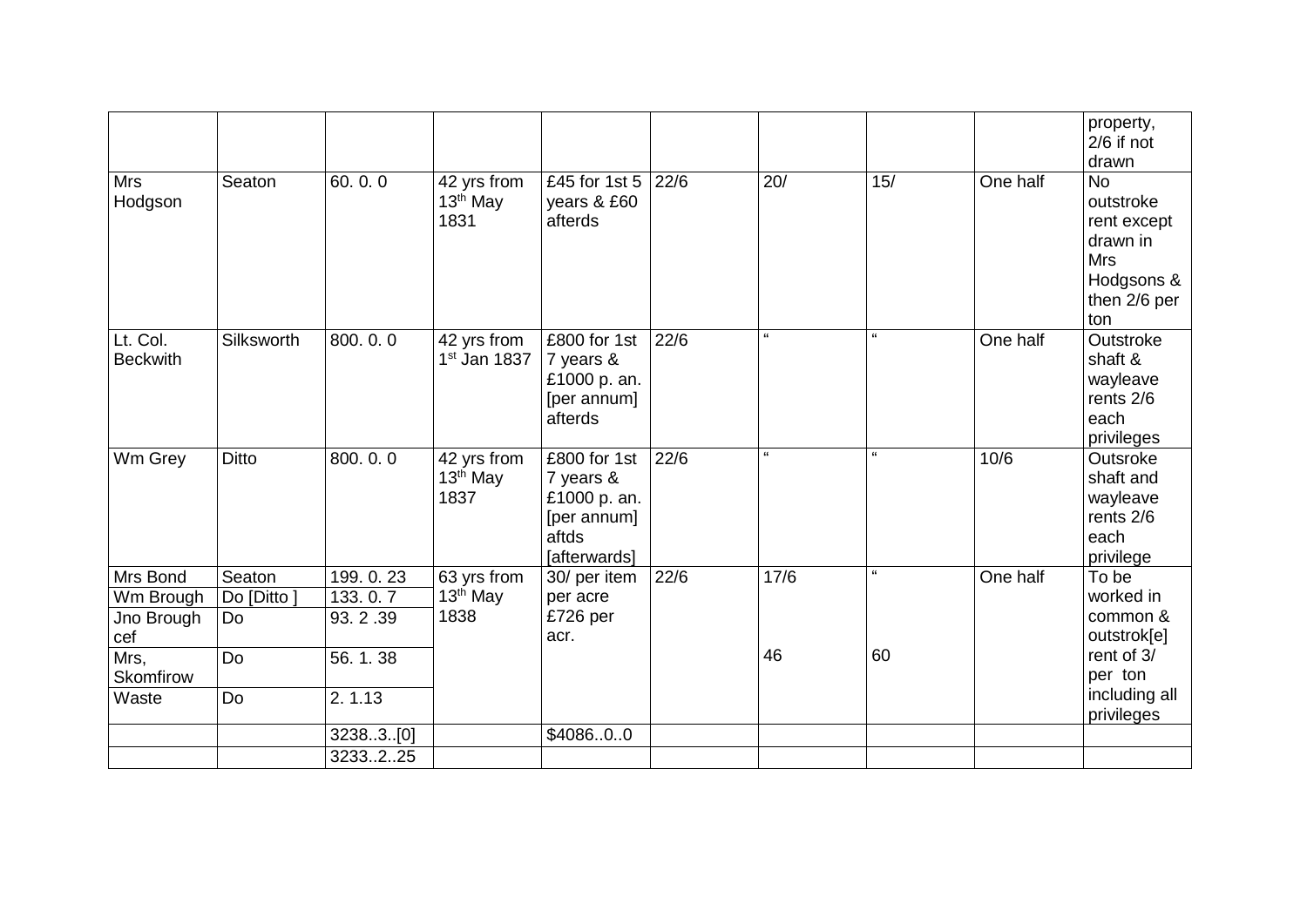# **[Bud-138-2-1]**

Perusal of Lease Dec 14th 1826

Mr Brown to Mess<sup>rs</sup> Perkins

Thackrah & Co

# **[Bud-138-2-1a]**

Perusal of Lease Dated 14<sup>th</sup> December 1826.

Mr. Tho<sup>s</sup>. Brown to Mess<sup>rs</sup>, Thackrah Perkins and Thompson

Wideopen and Weetslade. This lease sets forth that on the 8<sup>th</sup>.. Sept<sup>r</sup> 1809 an Ind<sup>tre</sup> [Indenture] was executed between Grey Heselrige A<sup>one [on] the one part and</sup> Rich<sup>d</sup>. Carrington, Jos: Smith & Will<sup>m</sup> Row of the other parts wherein Heselrige as far as he could or lawfully might, demised to the said second party the coal mines at Dinnington, E. & W. Brunton, Fawdon Wideopen Morley Hill and Weetslade, consisting of 4500 acres with liberty to sink pits &c = lead coals Heap & p[i]t Room &c. &c. &c. Also liberty of outstroke into adjoining collieries if authorised by Lessors. Liberty to erect Engines, workmen's Houses &c &c. Ingress, Egress, & Wayleave over the property waggon ways & other usual casements

{ The assignment from May 12<sup>th</sup> 1809. Term 21 years. Expires May 12 1830 }

By assignment dated Feb:26<sup>th</sup> 1810 between Rich<sup>d</sup>, Carrington, Jos: Smith & Will<sup>m</sup> Row on one part & John  $D^e$  Ponthier of the other part John  $D^e$  Ponthier having contracted for the absolute purchase of the mines for the residue of the above Lease, Carrington, Smith & Row turned over their interest in the Mine to Ponthier for the unexpired term of their lease. This assignment is from May 12<sup>th</sup> 1830. Term 21 years. Expires 12 May 1851

# **[Bud-138-2-1b]**

Mr Brown being, by various assignments, assurances &c beneficially interested in the residue of the term of 21 years from May  $8<sup>th</sup>$  1809, and for in the whole of the Reversionary Term of 21 years from Apr:17<sup>th</sup> 1813 (except the two last days of each Term). And Perkins & C°. having agreed to take a Lease of the mines under Wideopen & Weetslade, Mr Brown demises these mines & quarries containing 1201..<sup>A</sup> [acres] 2..<sup>R</sup> [roods] 19<sup>P</sup> [perches] from the 29<sup>th.</sup> Nov<sup>r</sup> 1824 for the residue of the 21 Years Lease of 8<sup>th</sup> May 1809. And for the whole of the Reversionary Term of 21 Years from Ap [April] 17. 1813. (except the last 3 days of each term)

|| will expire May 9th 1851 ||

Certain Rent £1500 for 1000 Tons of 440 Bolls each. Payable May 13<sup>th.</sup> November 23<sup>d</sup> in equal portions - the first payment to be made May  $13<sup>th</sup> 1827$ 

30/. per ton for Overs

2/6 Outstroke.

1. Power of Distraining if Rent remains unpaid 40 days (the same being first lawfully demanded)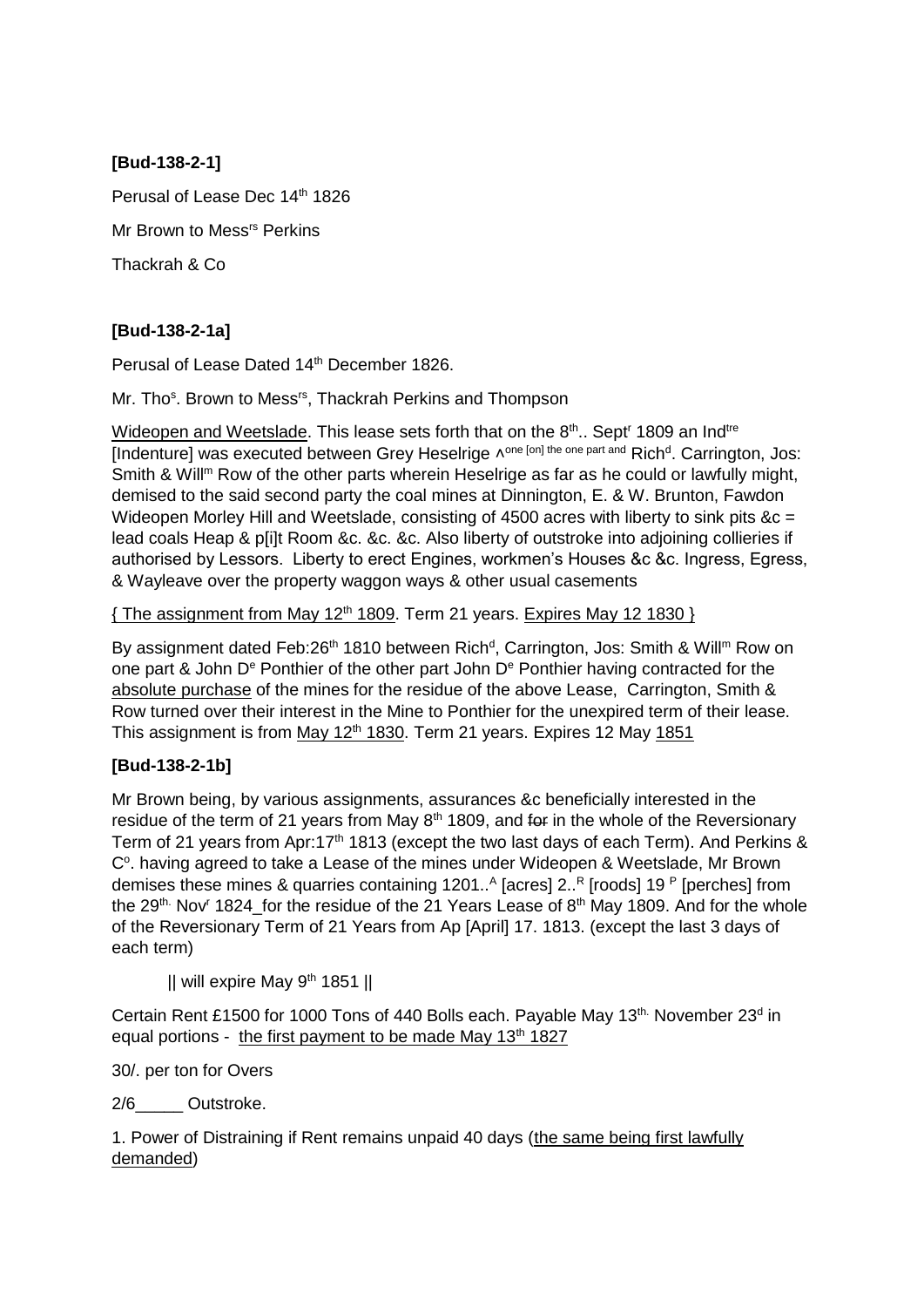2. Re-entry if the Rent is not paid within 60 days, A <sup>or in case of breach of covenant</sup>, with possession of all Materials Engines Waggon ways &c

3. Perkins & C° to pay all Taxes & Cesses (Land Tax excepted.

4. Perkins &  $C<sup>o</sup>$ . to coin & work the demised Royalties in a fair & regular manner. leave sufficient pillars &c \_ and not to allow any Act which might hazard or endanger the Collierees.

5. Mess<sup>rs</sup> Perkins &  $C<sup>o</sup>$ . not to allow the leading of Coals or other things from any other Colliery, along the Waggonways

6. Shall forw<sup>d</sup> [forward] monthly presentments of Workings &c

7. Secure Outstroke Drifts by Frame Dams or otherwise

8. Power for Lessor, or Browns viewer, to examine the workings, copy the Accounts &c

9. To properly Wall or Fence the Grounds

10.Power to guage or Weight Waggons Corves &c

11. Size of Waggons &c not to be altered without giving notice.

12 To Cover up, Timber over, or fence round, Old Pits

13. To pay Farm Tenants for spoil of Ground . the Amo<sup>t</sup> [amount] to be fixed by reference

14. To give peacable possion [possession] to Mr Brown at the end or sooner determination of the said Terms.

15. To level Waggon ways &c at the end or sooner determination of the Lease, if requested to do so.

16. May surrender at the end of the  $7<sup>th</sup>$  or any subsequent year, on giving 13 Months notice in writing, the Rents being duly paid, and all the covenants and agreements performed.

17. Brown to have the pre-emption of purchasing the Engines or other materials at a valuation.

18. Perkins & C°. to be allowed home-consumed Coals.

19. Stipulation that if the Colly [colliery] shall be laid off for Six Months, by any surcharge of Water, Stythe &c\_ such surcharge not being caused by mis-management or neglect, the Lease to be void but any appeal to Law to remain unprejudiced.

20. Mr Brown grants all privileges of Leading &c. on the same Terms as he possesses them under the Duke of Northumberland or others.

**[Bud-138-2-2]**

Perusal of Lease

Wideopen

Grevilles to Brown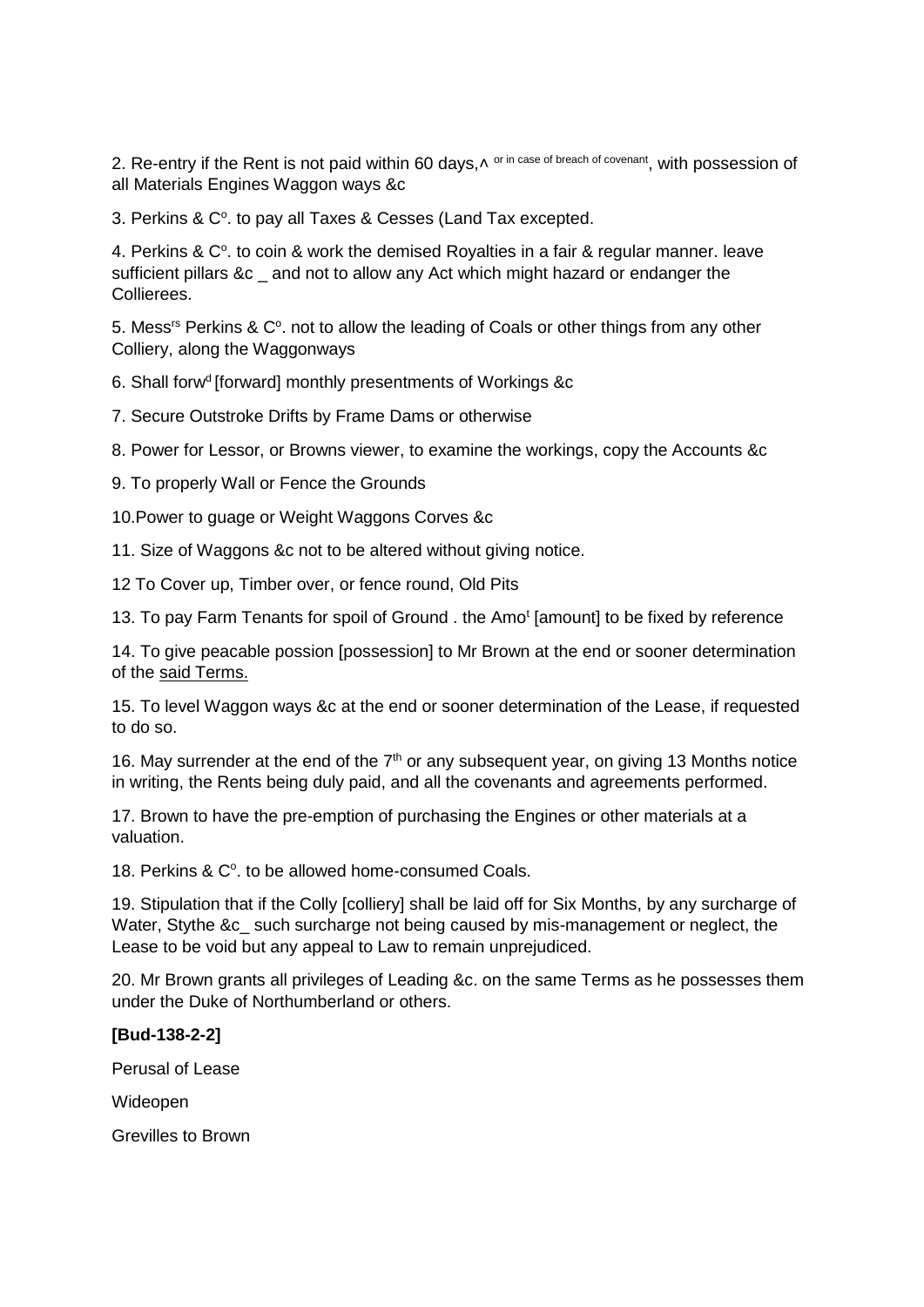# **[Bud-138-2-2a]**

July 1st.. 1841.

Perusal of Lease of Coal Mines at Wideopen and Weetslade in the County of Northumberland. Richard Greville, and Algernon Greville Esquires and others to Thomas Brown.

1.  $\Lambda^{The}$  Lands  $\Lambda^{are}$  situate at Dinnington, E.& W. Brunton, Fawdon, Wideopen Morley Hill & Weetslade, and contain 4500 Acres.

2. Demise of quarries of Stone. Liberty to Sink Pits drive Drifts, Watercourses &c A<sup>and to</sup> work stone, Allows heap room, privilege of Leading &c &c.

3. Liberty of Outstroke by one or more Drifts.

4. Liberty to erect Houses, Stables, Machines, Engines.

5. Liberty of Wayleave, & other surface easements.

6. Liberty of laying Waggonways.

7. Term. Twenty One Years from 12<sup>th</sup> May 1809.

8. Transfer from Mess<sup>rs</sup> Carrington, Smith & Roe [Row] to John De Ponthier to hold &c for the unexpired term of the Lease. February  $6<sup>th</sup>$  1810.

9. Ind<sup>re</sup> [Indenture] of Lease April 17<sup>th</sup> 1813 between Arthur Grey Heselrige, & John De Ponthier, demises the Coal Mines to De Ponthier for the Term of 21 years from May 12<sup>th</sup> 1809 1830

10. The Mess<sup>rs</sup>. Newmarch & Thompson ^are the only persons beneficially interested in the Mines, for the residue of the unexpired term of the Lease for 21 years from Sept.  $8<sup>th</sup>$  1809 and for the reversionary Term of 21 years from Ap  $17<sup>Th</sup>$ . 1813 but subject to several Annuities to Greville, Morier & others, for securing which the mines are assigned to Rich<sup>d</sup> & Algernon Greville Esq<sup>s</sup>.

11.Thomas Brown accepts a Lease of the Mines in

#### **[Bud-138-2-2b]**

Wideopen & Weetslade containing 1201 Acres 2 c [chains] 19 p [perches] from 23<sup>d</sup> Nov: 1824.

12. Certain Rent £1000 for 1000 Tons of 440 Bolls Worked and Led. Payable halfyearly viz. [to elaborate on] on the 13<sup>th</sup> day of May & 23<sup>d</sup> day of November.

13. 20/. per Ton for Overworkings

- 14. Outstroke Rent 2/6 per Ton
- 15. All reserved Rents to be free of Taxes

16. Power to Distrain if the Rents remain unpaid forty days, and to stop the Leading of Coal or Stone.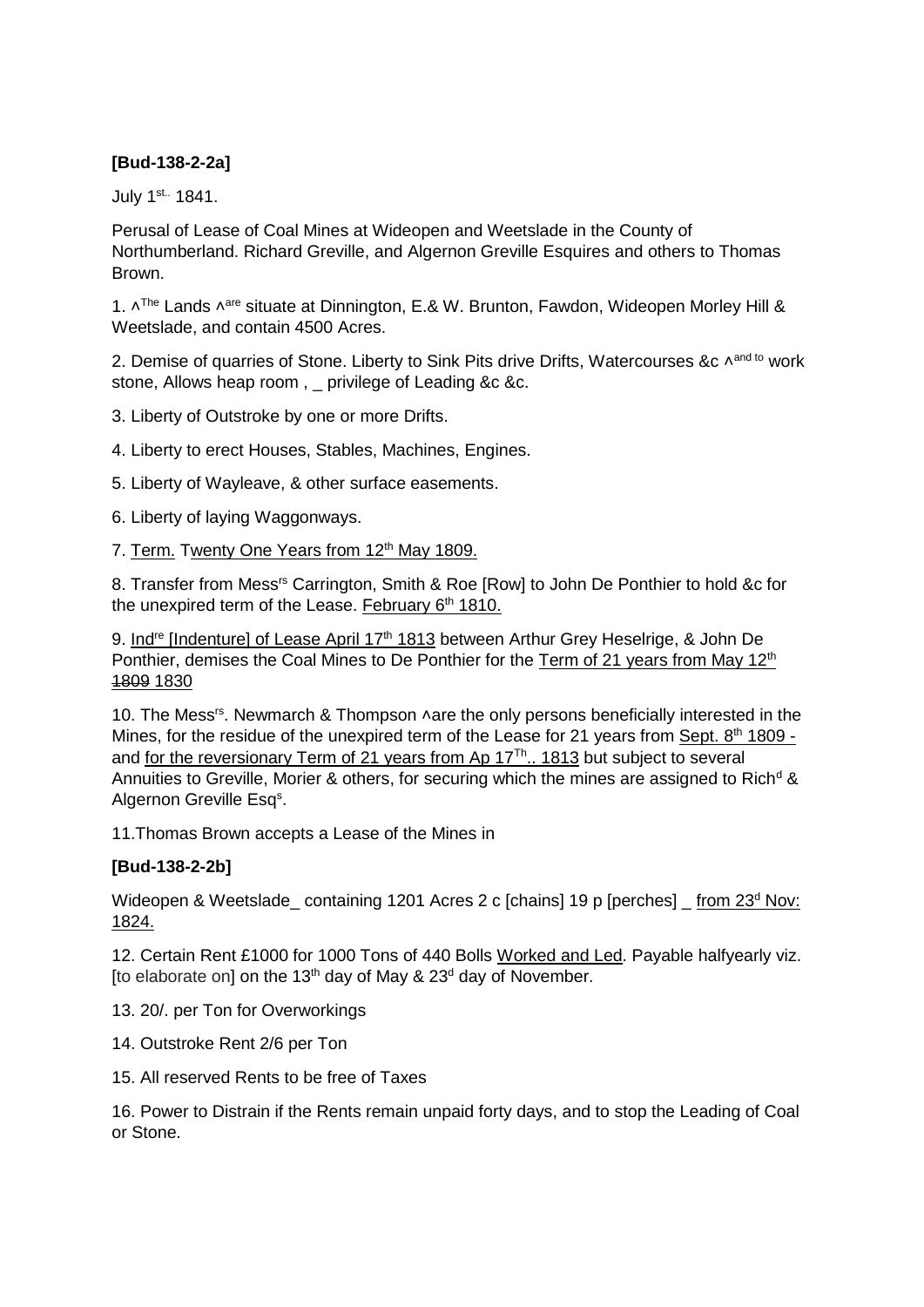17. Power of Re-entry  $\wedge$  and seizure if the rents are not paid within Sixty days, or in case of any breach of Covenant.

18. Lessee has power to make up short workings during the whole of the Term, but the overworkings in any preceding year or years not to go in aid of the deficiency in any following year or years.

19. Rents to be paid without any deduction

20. Lessee to pay cesses and Taxes, Land Tax excepted.

21. The Coal to be worked in the best, and most approved method, and in a fair and regular manner.

22. Sufficient Walls & Pillars of Coal to be left, and nothing to be permitted which might endanger or damage the mines

23. Lessee to furnish monthly presentments of Workings and Leadings.

24. Outstroke Drifts to be secured with Frame Dams.

25. Lessors viewer to have liberty to examine all as slets  $\&$  take copies thereof and to descend and examine the Workings, Make Surveys &c.

26. Lessee to repair & keep Fences & Gates in order.

27. Lessors Agent empowered to gauge subs, Waggons &c

28. Lessees shall not alter the size of any Subs, Waggons &c without notice to lessors viewer.

29. Lessee to fence around  $\wedge^{\circ r}$  & fill up old Pits

30. To pay for damaged ground

31. To give up, & yield peaceable possession, at the end or sooner determination of the Lease.

32. To restore the Land to a ploughable state.

33. May quit at the end of the seventh or any subsequent year on giving 13 Calendar Months notice all arrear of Rent being duly paid, and the several Covenants and Agreements performed.

34. Lessors to have the pre-emption of purchasing the stock, at the expiration or sooner determination of the Lease, on giving the Lessee Six Months notice in writing of such articles as they (the Lessors) are desirous of purchasing – the value of the Materials to be fixed by references.

35. Coals for Engines & Workmen or Agents, allowed.

36. In case of any obstruction to the working of the mines by water, stythe &c for 6 months, which shall not have been caused by mismanagement, the lease to be void but  $\wedge$  in case of dispute both parties to be subject to remedy at law.

37. Full power & liberty to convey all Coals &c along the Waggonway upon the same Terms as the Lessors pay the Duke of Northumberland &c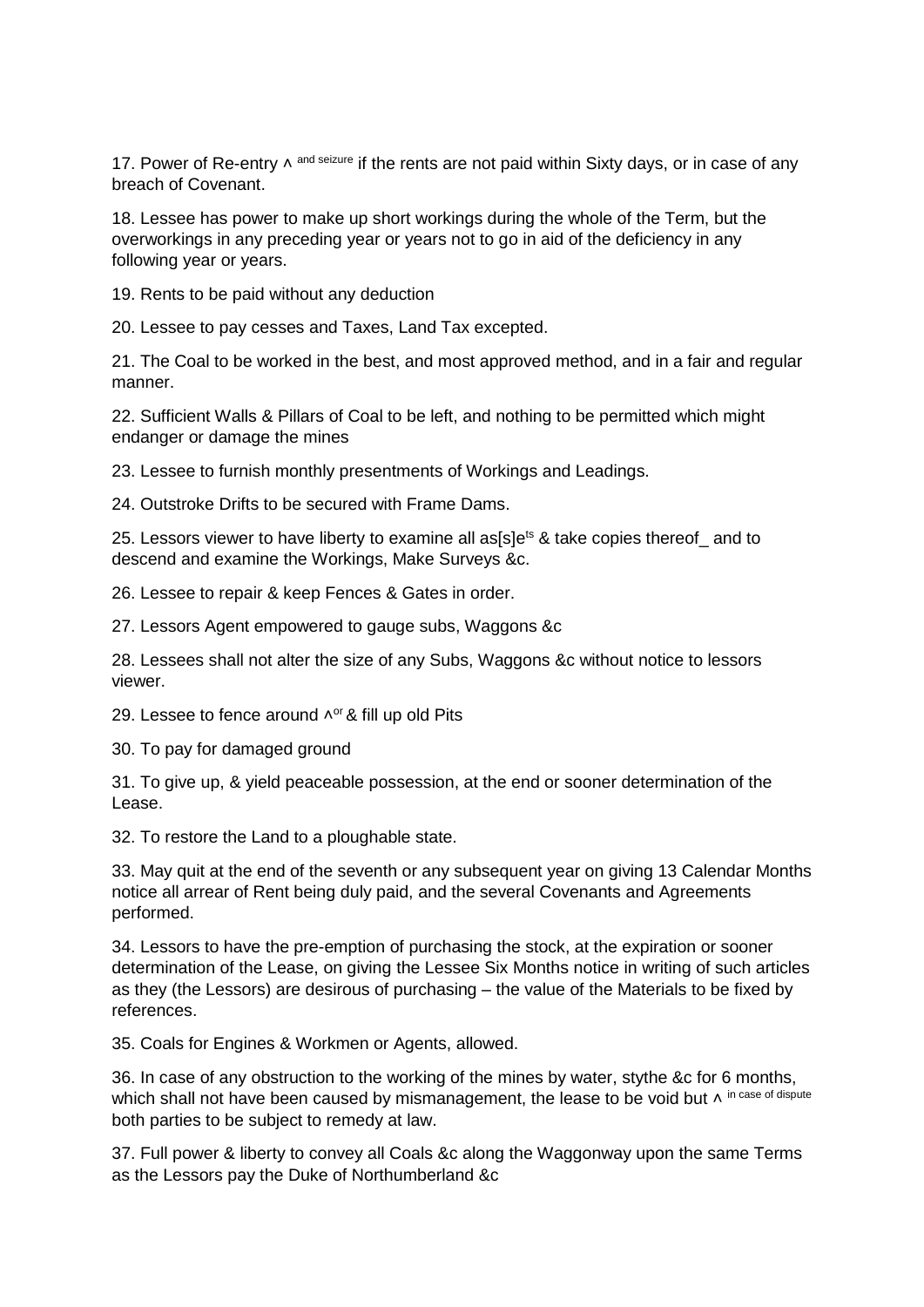#### **[Bud-138-2-2c]**

The Lease granted to Mr Brown bears date Nov.  $23<sup>rd</sup> 1826$ . Cert<sup>n</sup> rent £1000 for 1000 tons (N.B. the Ind<sup>tre</sup> [indenture] is dated Dec  $14<sup>th</sup> 1826$ )  $\_20$ /.<sup>s</sup> per Ton of 440 Bolls for Overworkings.

The Dimiative Lease of 14<sup>th</sup> Dec<sup>r</sup> 1826 to Mess<sup>rs</sup> Thackray & co. was granted prior to subsequently to the assignment by Mr Brown to the parties who are Mr Gregsons Clients\_ and Mess<sup>rs</sup> Thackarah, Perkins & Thompson to whom Mr Brown leased the Colliery, have been in possession up to the present time. In this Dimiative Lease the cert<sup>n</sup> rent was £1500 30/. per Ton. Certain rent covering 1000 Tons.

The Joint Stock Bank purchased or became possessed of the Lease of Nov. 23<sup>d</sup> 1826 by assignment of Mess<sup>r</sup> Newmarch & C°.

Mess<sup>rs</sup> Thackarah Perkins & C°. gave notice that the lease of 22<sup>nd</sup> Oct 18 14<sup>th</sup> Dec<sup>r</sup> 1826 on the 22<sup>nd</sup> Oct 1840. (Mr Gregson states that this notice is invalid).

Perusal of lease

Wideopen

Grevilles to Brown

#### **[Bud-138-3]**

July 1st 1841 Report & view

Wide open Colliery

#### **[Bud-138-3a]**

Wideopen Colly. 16<sup>th.</sup> July 184.

The extent of this colliery is 1201 ^<sup>acres</sup> But of this quantity of surface only about 435 acres of Coal of merchantable quality and workable thicknesses have been found in the High Main which is the only workable seam in the Estate. This tract of merchantable coal has been worked the first time over by which 37 P.cent [percent] of the seam has been obtained and 63 P. cent remain in Pillars. About 25 acres of the Pillars have been wrought-off also and 410 acres remain to be worked. The present as well as the future workings will therefore be entirely out of the Pillars. This royalty lies in juxtaposition with the East Brunton Royalty which the Lessees also hold under Lease and are now working it by Outstroke from Wideopen Colliery for which privilege they pay 2/6 P [per] Ton to the Lessor of the mine. The reserved Barrier between the Royalties has been wrought-through which lays them enter common, but M<sup>r</sup> James Easton, the viewer of the Colliery states this to have been done under the authority of a license from the Lessor. By the calculation given in the Appendix it seems that there is Coal yet remaining in the Pillars to supply the Vend at the rate of the stipulated quantity of 1000 Tons P. [per] annum to cover the certain Annual rent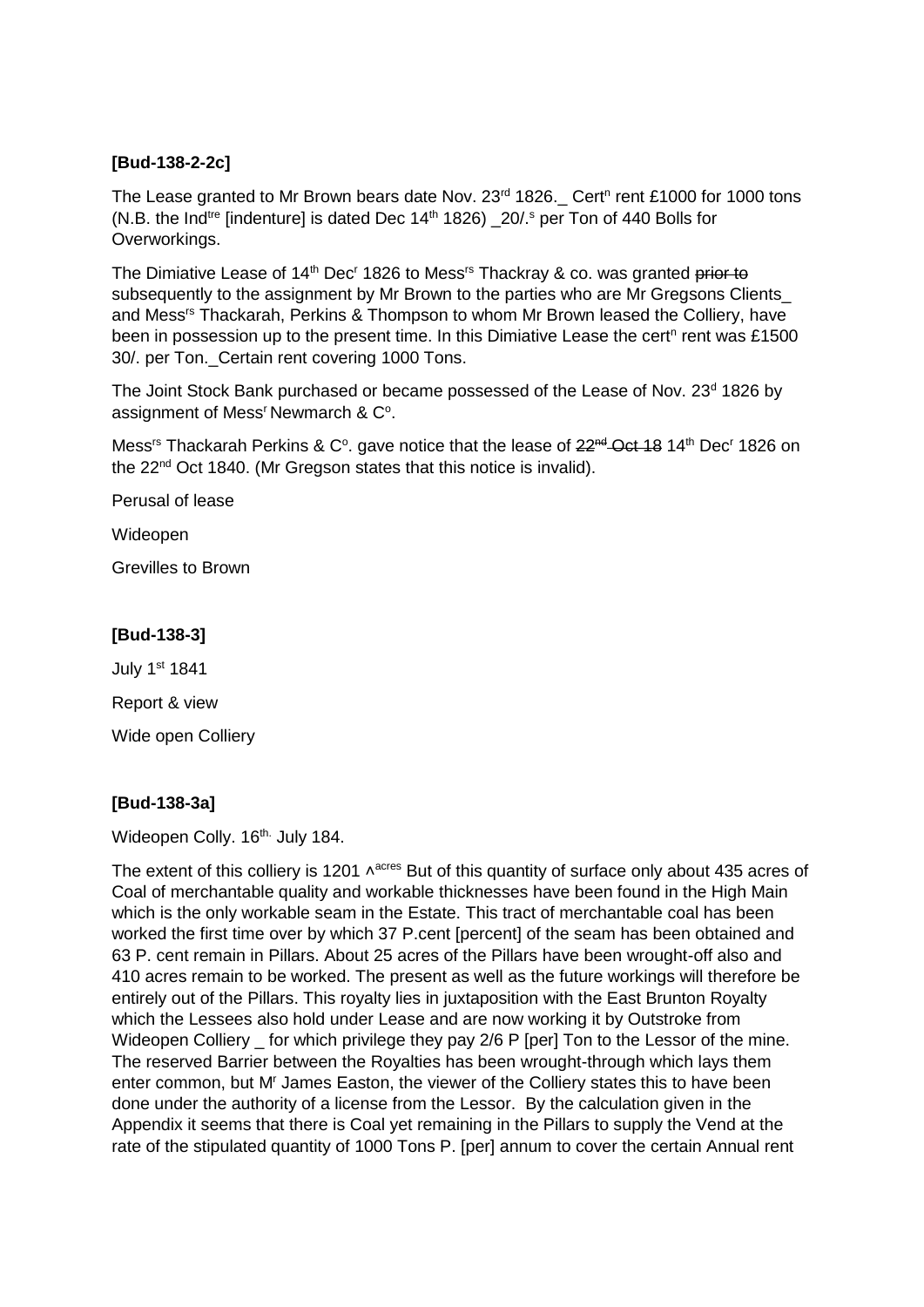of £1500, for a period of 21 years, the value of which, supposing the Lessees to continue to work the Colliery

#### **[Bud-138-3b]**

regularly at that rate, and at the present Tentale of 30/. would be worth, calculating interest at 8 P.cent [percent] as is usual 10.110.5  $\wedge^{10.110.5 \times 1500}$  years purchase of £15,165.13.0

But the Lease expires on the 9<sup>th</sup> May 1851 consequently only 10 years remained in the Term on the 9<sup>th</sup> of May last: the value of the Lease can only therefore be estimated for that Period. Allowing Interest at the same rate (8 P.cent) gives 6.710.1 years purchase or £10,065..3..0 the value on the  $9<sup>th</sup>$  of May last. If the Lessees should work more than the stipulated quantity of 1000 tons during the residue of the Term the Ann<sup>I</sup> [annual] rent, and consequently the value of the Annuity would be increased. But this cannot be presumed upon, as the working of the E. Brunton Coal is likely to be more beneficial to them, than working the Pillar Coal in Wideopen. And again, as they can quit at thirteen calendar months' notice £10,065..3..0 but say £10,000 may be considered the extreme value of the existing lease.

The details of the measurements, and calculations by which the quantity of workable Coal &c. is arrived at is stated in the Appendix

#### R.J. Atkinson

I have examined the Plan of the workings of the Wideopen Colliery, and revised the measurement of the extent of Pillars remaining to be worked. I have also examined Mr Atkinson's review notes and the calculations of the Produce and duration of the Mine, and approve the same

Jno Buddle.

#### **[Bud-138-3c]**

Appendix No 1.

Wallsend Coll<sup>y</sup> July 15<sup>th</sup> 1841.

By request of Mr Buddle, I , this morning, viewed the workings in the High Main Coal Seam, Wideopen Colliery. This is the only seam in work at this Colliery and is the only workable one found. It lies at the depth of 80 fathoms from the surface, and there are two Pits sunk to it, 22 yards apart, called the A & B pits, with separate coal-drawing machines\_ and attached to the A pit is a single powered High Pressure Pumping Engine which works a 12 inch Bore, with an 8 feet stroke, and works 16 Hours P. [per] day to drain the workings. The water-level line lies nearly E. & W. [East and West] and the full rise of the Colliery is nearly due North. The inclination of Seam is moderate, say from 2 to 3 inches P. [per] yard. The workings to the North of the Pits, are bounded by a Dyke of 11  $\frac{1}{2}$  fathoms - a downcast to the N. [North]

\_ and it is not intended to extend them further than this Dyke, the Coal beyond it not being considered worth the expense of putting through the Dyke for. To the South the workings have also been stopped by an unexplored Dyke. To the East the merchantable part of the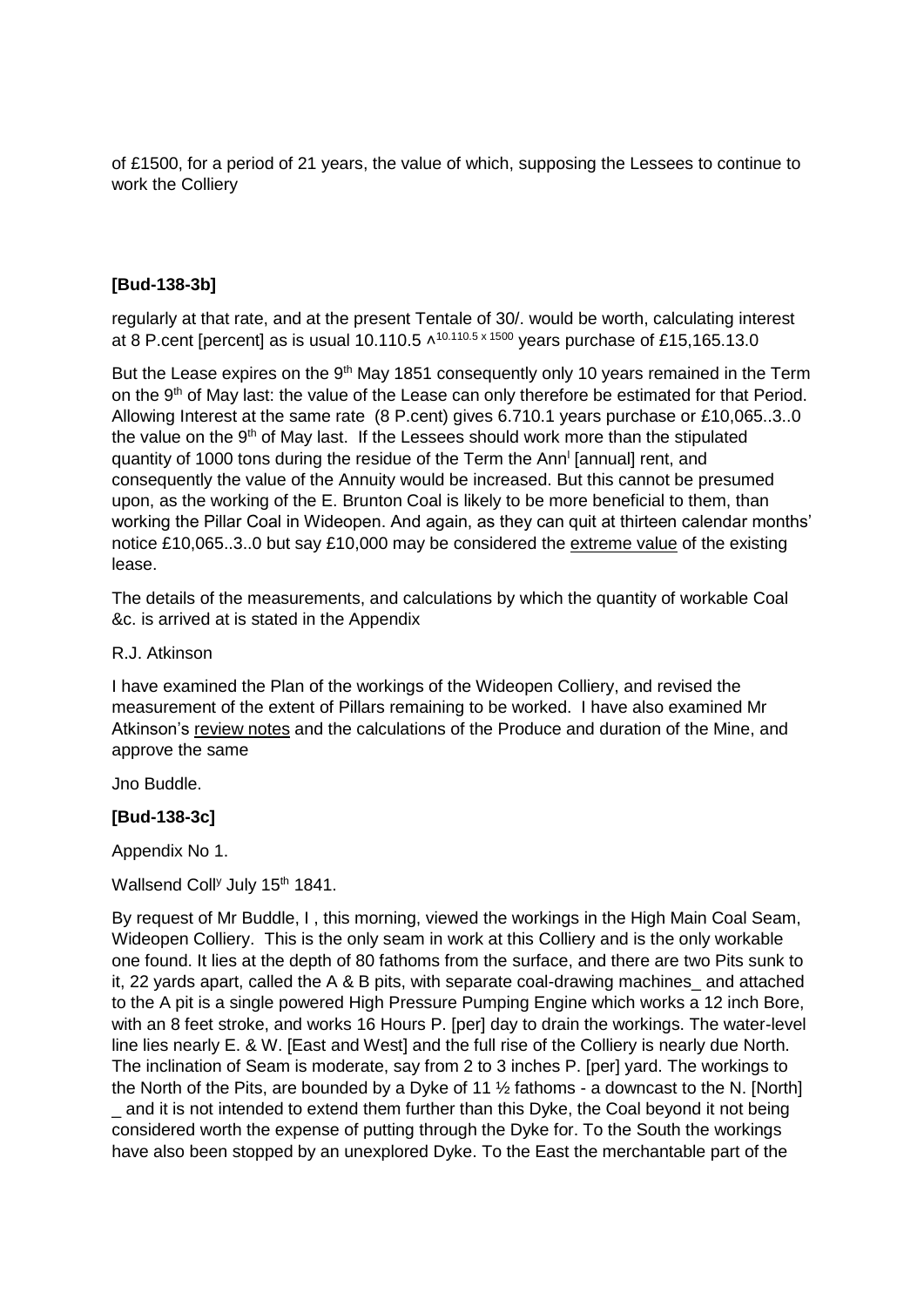Seam has become so thin, and intermixed with Brasses & other refuse that working it in that direction

#### **[Bud-138-3d]**

has been abandoned. To the West the workings have been carried through the Barrier, into the East Brunton Royalty and a large proportion of the work is being brought from this property. This Seam is in every respect very inferior - and from its nature must be very expensive to work. It is much interstratified with Bands and Bad Coal and no portion of it is free from Brass Melts and other drawbacks on it as a Seam likely to be beneficially worked. The quantity of Bad Coal, Brasses and Refuse is very large. The produce of the Seam will presently be shown. The following are a few Sections taken in different parts of the Colliery.

No 1 at 30 yards east of the B pit shaft

|                                                                           |            | ft. in,    |                                           |
|---------------------------------------------------------------------------|------------|------------|-------------------------------------------|
| Coarse Coal scary,                                                        | left       | $1$ " $2$  |                                           |
| Slate clay Band                                                           | Do [ditto] | 2 " 0      |                                           |
| <b>Coarse Coal</b>                                                        | Do         | 0 " 9      |                                           |
| Slate Band which<br>forms the roof of the<br>workable part of the<br>Seam |            | 0"2        |                                           |
| <b>Bad parting</b>                                                        |            |            |                                           |
| Coal                                                                      |            | 2 " 6      | Workable part of the<br>Seam 4 ft. 4 ins. |
| Inferior coal, very<br>coarse at the bottom                               |            | $1$ " $10$ |                                           |
|                                                                           |            | Tot. 8 " 5 |                                           |

Above the coarse, scary coal of 14 in: [inches] at the top part of the Seam, is a Blue Metal Cover, which is very troublesome – falling to a great height when the binding beneath it of Coal &c. is removed to make height for Rolley ways. The Thill is a soft metal mixed with Coal Piles for about three feet beneath which is a very hard whin. The quantity of Timber requisite for the support of the roof in the Rolley ways is enormous.

 $N^{\circ}$  2. Section taken 600 yards. N. [north] of B Pit, and from thence 460 yards E. [East]

| Coal very coarse & scary | 1 " [feet] 2 [inches] |
|--------------------------|-----------------------|
|--------------------------|-----------------------|

Clay band 2 " 6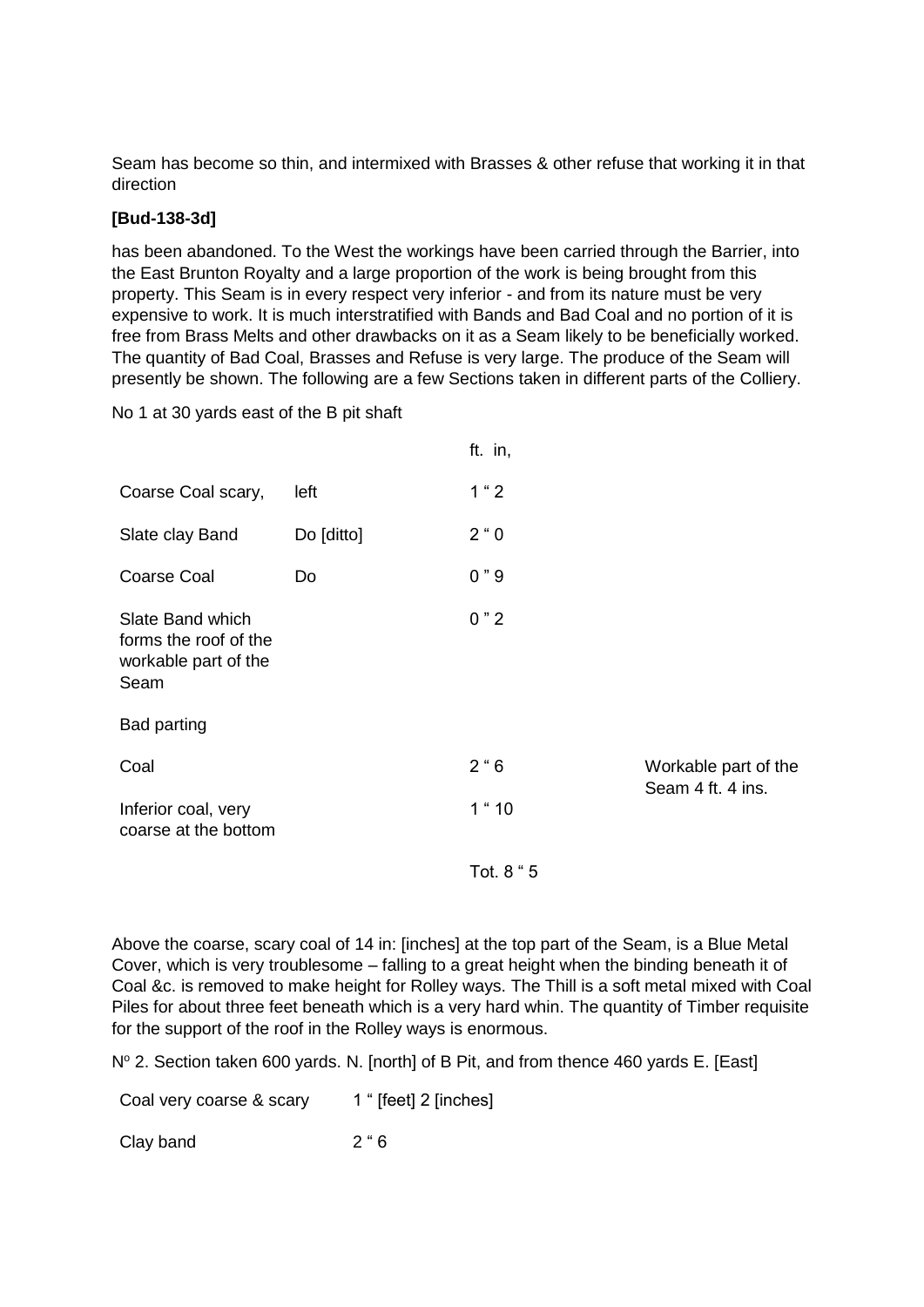| Bad coal                                | $0$ " $2\frac{1}{2}$ |       |
|-----------------------------------------|----------------------|-------|
| Coal brassy                             | 2 " 5                |       |
| Bad coal                                | 0 "2                 |       |
| Brass band                              | $0$ " 1              | 4 " 3 |
| Coarse coal, very foul at the<br>bottom | 1 " 7                |       |

In a Jud two Pillars W. [West] of the top of the W [West] Incline the Coal being worked under the Band was only 3 ft. 8 in. and was full of Brass Flags. In a Headway 2 Pillars farther E. [East] than section  $N^{\circ}$  2. and 36 yards N. [North] from a Mothergait Board driven in a Barrier – the Seam was also being worked at a height |under the band| of 3 ft. 8 ins. The Coal was woody and full of Brass.

N°. 3 section. Taken 800 yards West from the shaft.

|                   | ft. in.               |
|-------------------|-----------------------|
| Coarse Coal, left | $1$ " $2$             |
| <b>Slaty Band</b> | 5 " 8                 |
| Coarse coal       | $0$ " 5 $\frac{1}{2}$ |
| Band/Brassy       | $0$ " 1 $\frac{1}{2}$ |
| Workable coal     | 4 " 4                 |
| <b>Brat</b>       | 0 "2                  |

Nº 4. At end of N.W [North West] Cross cut near the N [North] Boundary about 30 Chains from the Pits

|                    | ft. in. |
|--------------------|---------|
| <b>Coarse Coal</b> | 0 "3    |
| <b>Band</b>        | 0 "3    |
| Coal               | 4 " 0   |
| <b>Bad Coal</b>    | 0 "2    |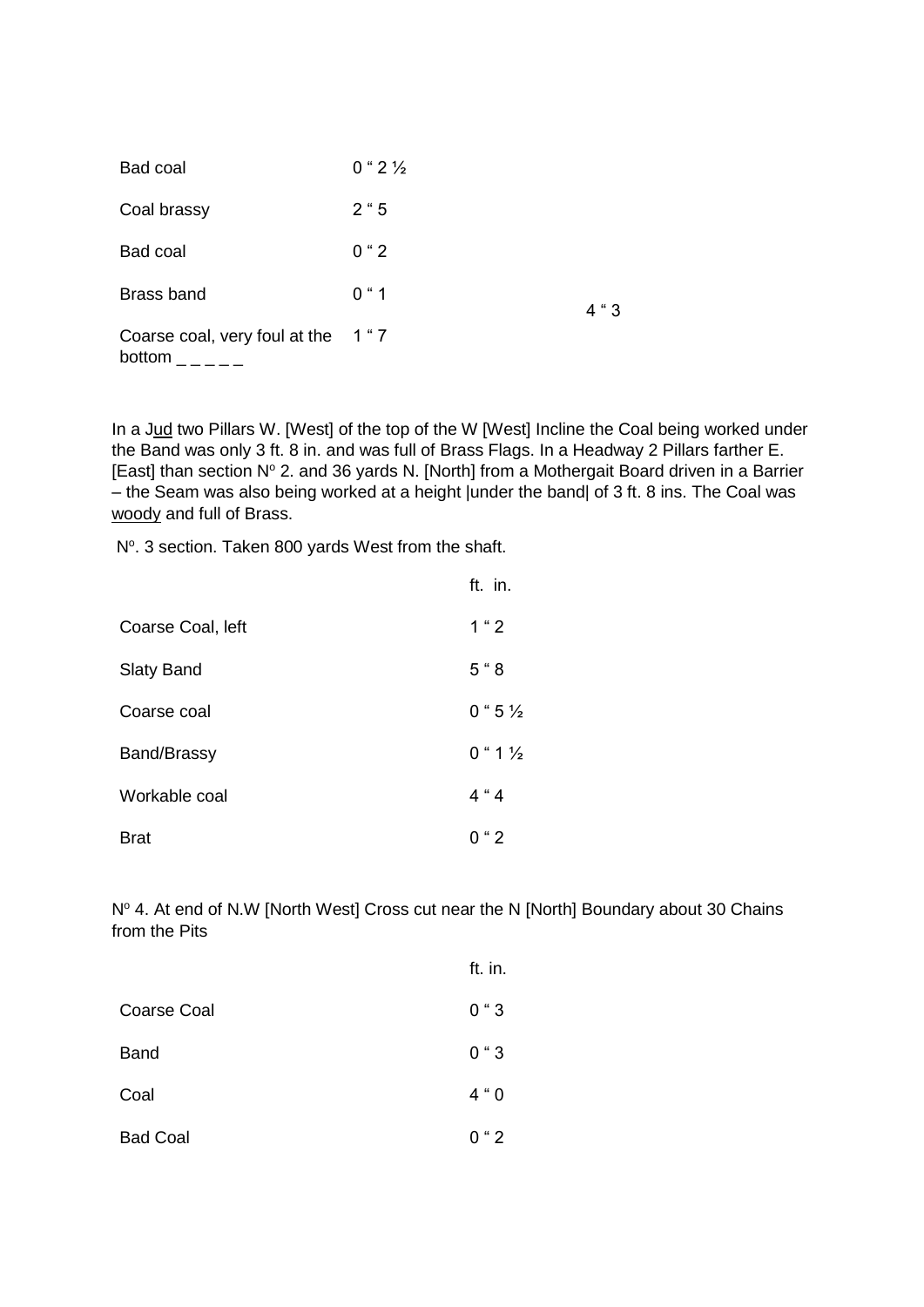# **[Bud-138-3e]**

Nº 5. Section, 8 Pillars into E. [East] Brunton Rovalty

|                   | ft. in.               |
|-------------------|-----------------------|
| Coarse Coal       | $1$ " $2$             |
| <b>Slaty Band</b> | 5 " 8                 |
| Coarse Coal       | $0$ " 5 $\frac{1}{2}$ |
| <b>Band</b>       | $0$ " $1\frac{1}{2}$  |
| Workable coal     | 4 " 2                 |
| <b>Brat</b>       | 0 "2                  |

The minings are 12 yards - 8 Wall and 4 Board Walls holed at 30 yards \_ 5 feet wide

30 x 12 = 360 and 30 x 4 x 8 x 1" [feet} 66 = 133 " 28

133" 28 / 360 = 37 got by 1 $st$  working, 63 left in Pillars

All the lower or workable part of the Seam is sent to Bank, and is got without much loss. The average of the workable part of the Seam as per the foregoing Sections would give the thickness of Coal about 4 ft. 4 in – but as the brat which lies at the bottom, and the coarse coal can scarcely be called merchantable and as to the East of the Pits the best part of the Seam has thinned out to about 30 Inches only. It might seem fair to state the average thickness of workable coal at 4 feet = 2152 Chaldrons of 53 cwt, [hundredweight] P. [per] Acre.

The quantity of Pillars remaining to be worked as measured on the Plan is 410 Acres, and 2152 <sup>ch</sup> [chaldrons] x 410 <sup>acres</sup> = 881, 910 Cha<sup>s</sup> [chaldrons] but ded. [deducting] 1<sup>st</sup> working viz. [to elaborate on] 37 P.cent [percent] already obtained 326.306

leaves 555.604 Cha<sup>s</sup> [Chaldrons] yet remaining in the workable part of the Mine.

#### **[Bud-138-3f]**

#### Workings and Produce

|                               |           |      | Cwt.   |
|-------------------------------|-----------|------|--------|
| Worked with a 20 Peck Corf in |           | 1839 | 15,067 |
| Ditto                         | Ditto     | 1840 | 10,907 |
| Ditto                         | Up to May | 1841 | 4,778  |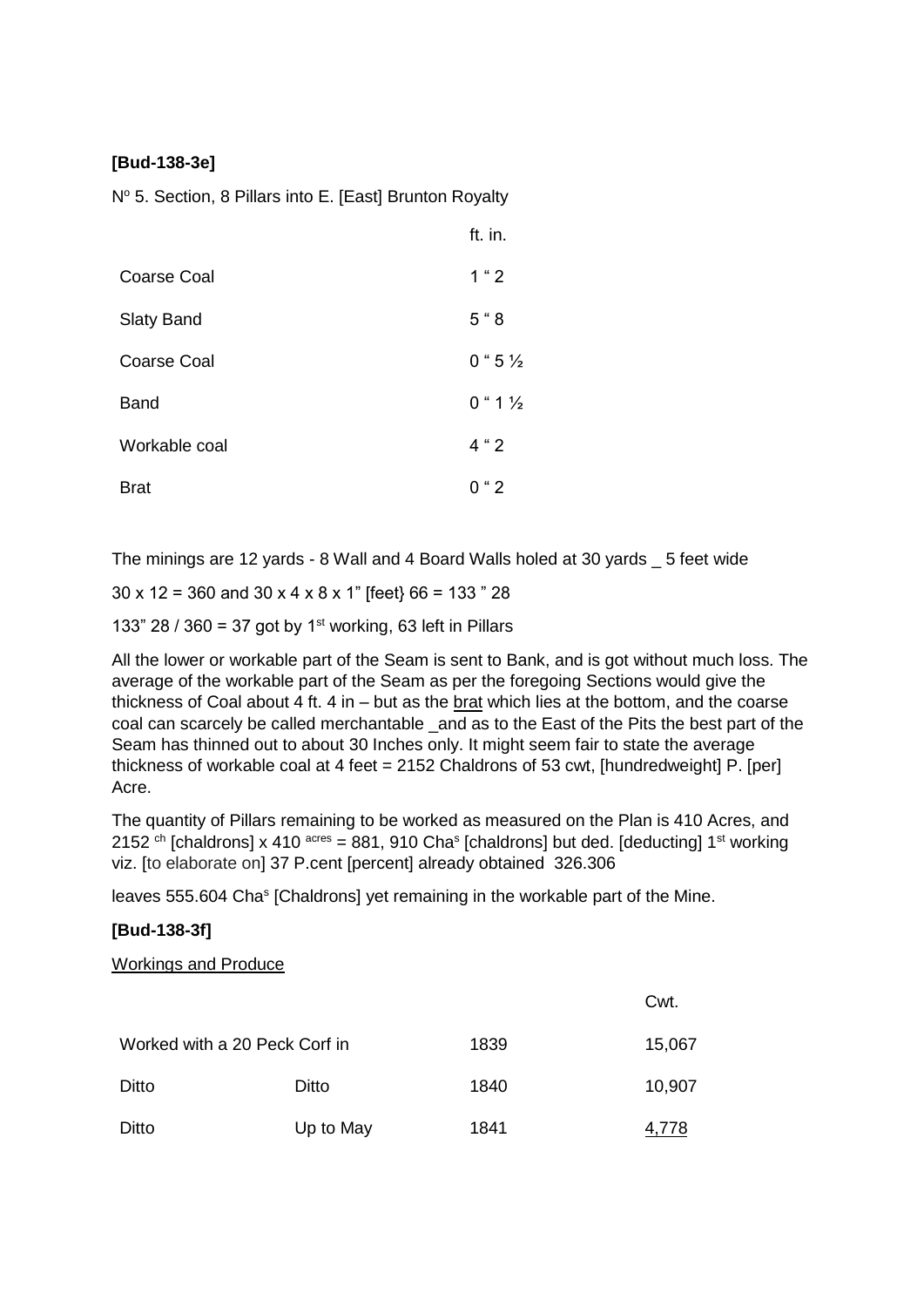| Total | 30,752 |
|-------|--------|
|       |        |

The above quantity has produced as follows, viz. [to elaborate on]

|      | <b>Best</b>           | Small      | Total  |
|------|-----------------------|------------|--------|
| 1839 | 21,325 1/2            | 5,268 1/2  | 26,595 |
| 1840 | 15,446 1/2            | 4,281 1/2  | 19,728 |
| 1841 | 6357 1/2              | 1,708 1/2  | 8,066  |
|      | 43, 129 $\frac{1}{2}$ | 11,259 1/2 | 54,389 |

|                                         | Ch. [Chaldrons] |
|-----------------------------------------|-----------------|
| 30,752 of 20 Peck Corves should produce | 64,066          |
| Actual sales as above                   | 54,389          |
| Waste and Colliery consumption          | Ch. 9,677       |

An Accurate daily account is kept at the Colliery of the quantity of Brasses Wailed out at Bank by which it appears that in 1839 were taken out

|           |        |                            | <del>JH,</del> Co. |
|-----------|--------|----------------------------|--------------------|
|           | 13,264 | 20 Peck Co: [corves] 663.4 |                    |
| & in 1840 | 7,492  | Ditto                      | 397.2              |
|           | 21,206 |                            | 1060.6             |

Or 4 P.cent [percent] of Brasses and Refuse. Of the Vend from the beginning of 1839 to May 1841 the proportions of Best and Small appear to have been

Best 79.3 P.cent [percent]

Small 20.7 Do. [Ditto]

According to the foregoing statement, the waste and consumption appear to be about 18 P.cent [percent] upon the quantity led. Suppose a Gross Annual Vend |sound and small | of 25,000 Chaldrons from Wideopen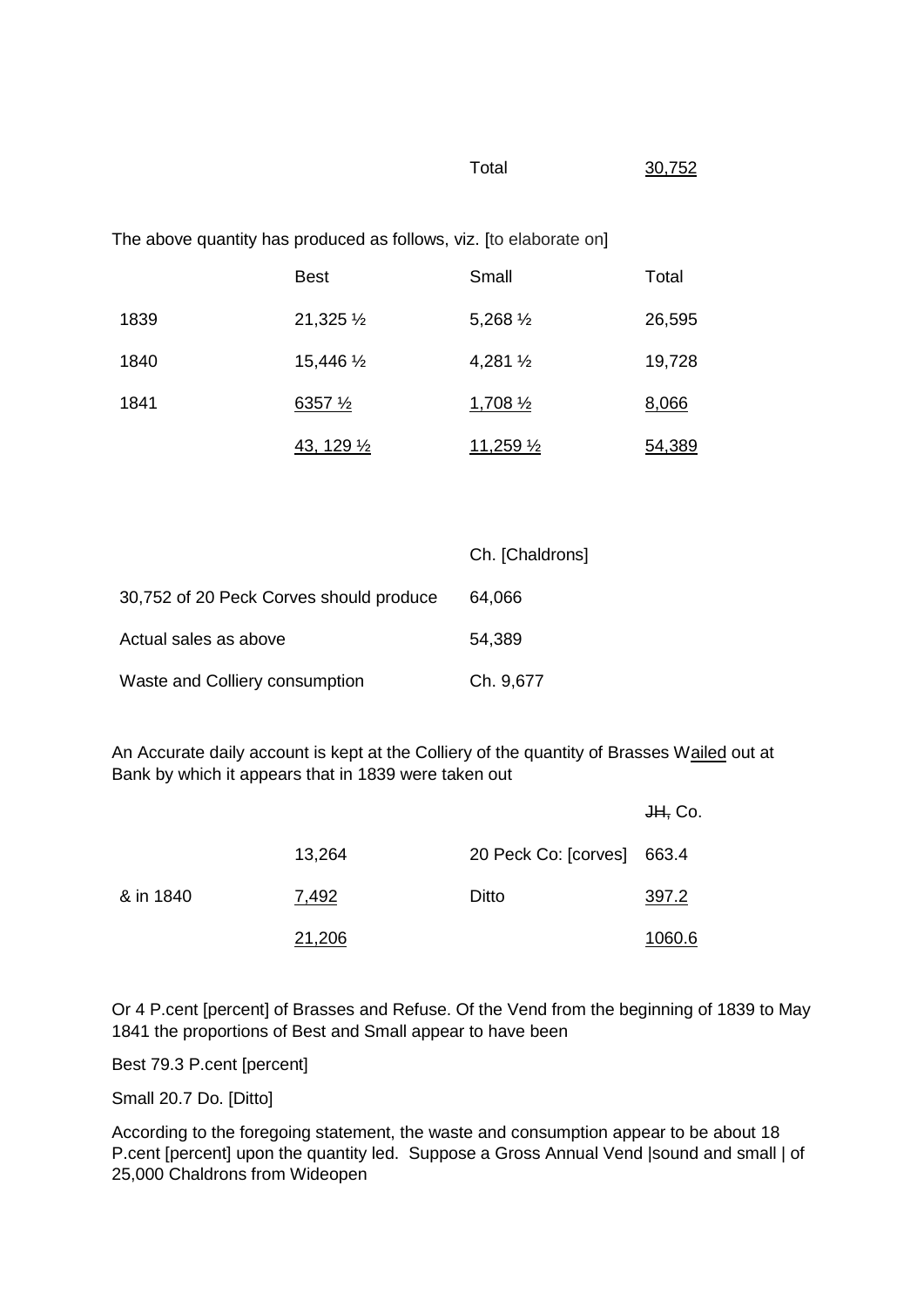# **[Bud-138-4a]**

Wideopen Colliery 16<sup>th</sup> July. 1841

The extent of this colliery is 12201 acres. But of this quantity of surface only about 435 acres of coal of Merchantable quality and workable thickness have been found in the High Main which is the only workable seam in the Estate. This tract of merchantable coal has been worked the first time over, by which 37 P,cent [percent] of the seam has been obtained, and by 63 P.cent [percent] remains in Pillars. About 25 acres of the Pillars have been wrought off also, and 410 acres remain to be worked. The present as well as the future workings will therefore be entirely out of the pillars. This royalty lies in juxtaposition with the East Brunton Royalty which the Lessees also hold under Lease and are now working it by Outstroke from Wideopen Colliery; for which privilege they pay  $2<sup>s</sup>/6<sup>D</sup>$  P. [per] ton to the Lessor of the mine. The reserved Barrier between those Royalties has been wrought through which lays them enter common but Mr James Easton the viewer of the colliery states this to have been done under the authority of a license from the Lessor. By the calculation given in the appendix, it seems that there is coal  $\wedge^{\text{yet}}$  remaining in the Pillars to supply the Vend at the rate of the stipulated quantity of 1000 tons P. {per} annum to cover the certain Annual rent of 1500£ for a period of 21  $\frac{1}{2}$  years, the value of which supposing the Lessees to continue to work the Colliery regularly at that rate and that the

# **[Bud-138-4b]**

present tentale of 30/. would be worth (calculating Interest at 8 percent as is usual) to: 1105x1500 years purchase at £15165..13..0 But the lease expires on the  $9<sup>th</sup>$  May 1851 consequently only 10 years remained in the Term on the 9<sup>th</sup> May last. the value of the Lease can only therefore be estimated for that Period. allowing Interest at the same rate (8 P. [per] cent) gives 6.710.1 years purchase at £10,065..3..0 the value on the 9<sup>th</sup> of May last. If the Lessees should work more than the stipulated quantity of 1000 Tons during the residue of the term the Annual Rent, and consequently the value of the annuity would be increased. But this cannot be presumed upon as the working of the E [East] Brunton Coal is likely to be more beneficial to them than working the Pillar coal in Wideopen. And again as they can quit at 13 cale<sup>n</sup>der months notice £10, 065..3..0 but say £10,000 may be considered the extreme value of the existing Lease. The details of the measurements and calculations by which the quantity of Workable coal &c. is arrived at is stated in the appendix

#### R.J Atkinson

I have examined the Plan of the workings of the Wideopen Colliery and revised the measurement of the extent of Pillars remaining to be worked. I have also examined Mr Atkinson's view notes and the calculations of the produce and duration of the mine and approve the same.

Jno Buddle

copy

**[Bud-138-4c]**

Appendix Nº 1

Wallsend Coll<sup>y</sup> [Colliery] July 15<sup>th</sup> 1841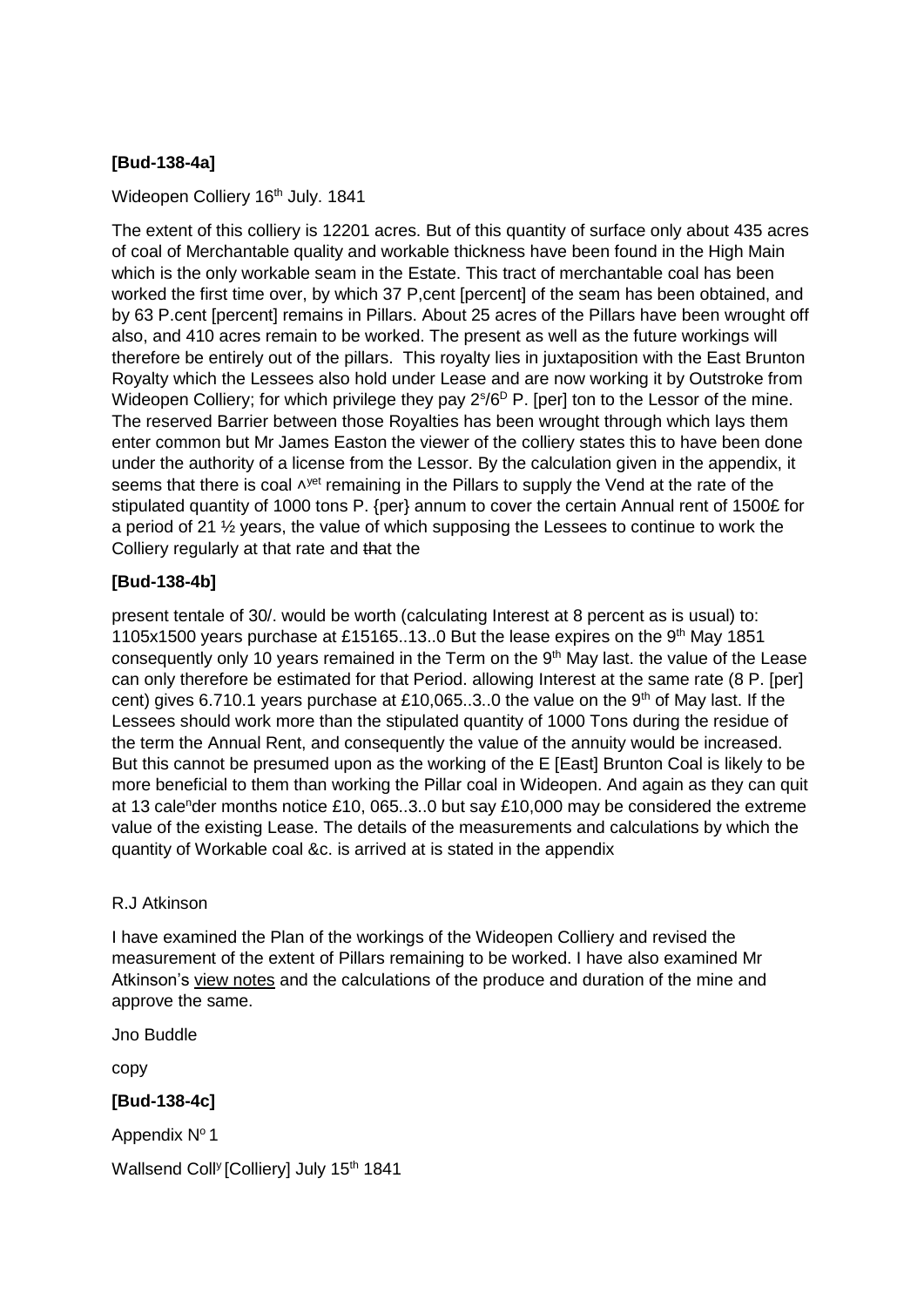By request of M'Buddle I this morning viewed the workings in the High Main Coal seam Wideopen Colliery. This is the only Seam in work at this Colliery and is the only workable one found. It lies at the depth of 80 Fathoms from the surface and there are two Pits sunk to it 22yds apart called the A & B Pits with separate Coal drawing machines and attached to the A Pit is a single Powered High Pressure Pumping Engine which works a 12 inch Bore with an 8 feet stroke and works 16 hours P. [per] day to drain the workings. The water level line lies nearly E. & W. [East and West] and the full rise of the Colliery is nearly due North. The inclination of seam is moderate say from two to three inches P. [per] yard. The workings to the North of the Pits are bounded by a dyke of 11  $\frac{1}{2}$  Fathoms a downcast to the N. [North] and it is not intended to extend them further than this Dyke the coal beyond it not being considered worth the expense of putting through the Dyke for. To the South the workings have also been stopped by an unexplored Dyke. To the East the merchantable part of the seam has become so thin and intermixed with Brasses and other refuse that working it in that direction has been abandoned. To the West the workings have been carried

# **[Bud-138-4d]**

through the Barrier into the East Brunton Royalties and a large proportion of the work is being brought from this property. This seam is in every respect very inferior and from its nature must be very expensive to work. It is much interstratified with Bands and Bad Coal and no portion of it is free from Brass Melts and other drawbacks on it as a seam likely to be beneficially worked. The quantity of Bad Coal Brasses and refuse is very large. The produce of the seam will presently be shown. The following are a few sections taken in other parts of the Colliery

No 1 at 30 yards east of the B pit shaft

|            | ft. in,          |                                           |
|------------|------------------|-------------------------------------------|
| left       | $1$ " $2$        |                                           |
| Do [ditto] | 2 " 0            |                                           |
| Do         | 0 "9             |                                           |
|            | 0 " 2            |                                           |
|            |                  |                                           |
|            | 2 <sup>"</sup> 6 | Workable part of the<br>Seam 4 ft. 4 ins. |
|            | $1$ " $10$       |                                           |
|            |                  |                                           |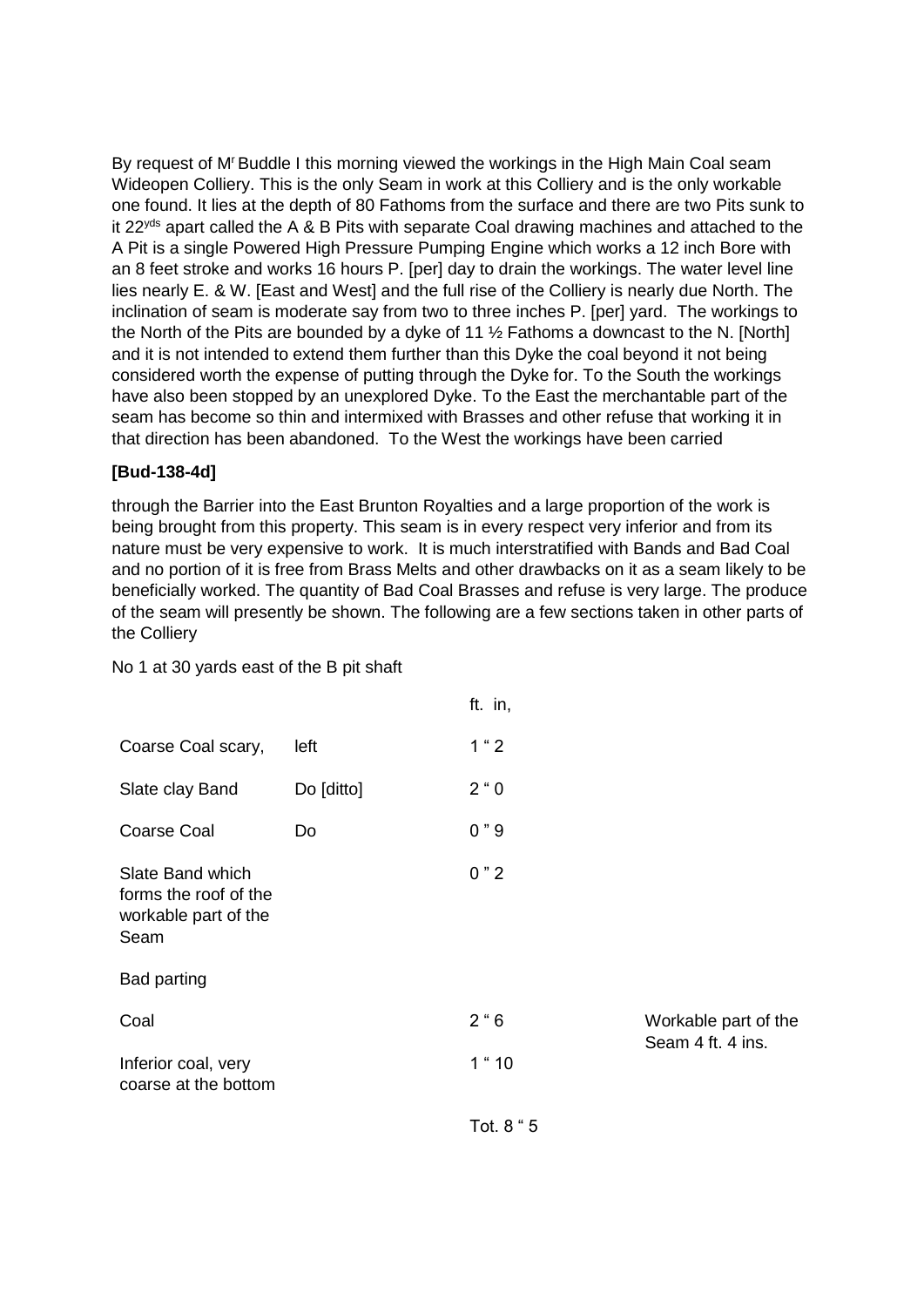Above the coarse, scary coal of 14 in: [inches] at the top part of the Seam, is a Blue Metal Cover, which is very troublesome – falling to a great height when the binding beneath it of Coal &c. is removed to make height for Rolley ways. The Thill is a soft metal mixed with Coal Piles for about three feet beneath which is a very hard whin. The quantity of Timber requisite for the support of the roof in the Rolley ways is enormous.

N° 2. Section taken 600 yards. N. [north] of B Pit, and from thence 460 yards E. [East]

|                                         | ft. in.              |       |
|-----------------------------------------|----------------------|-------|
| Coal very coarse & scary                | $1$ " $2$            |       |
| Clay band                               | 2 <sup>"</sup> 6     |       |
| Bad coal                                | $0$ " $2\frac{1}{2}$ |       |
| Coal brassy                             | 2 <sup>"</sup> 5     |       |
| <b>Bad coal</b>                         | 0 " 2                |       |
| Brass band                              | $0$ " 1              | 4 " 3 |
| Coarse coal, very foul at the<br>bottom | 1 "7                 |       |

In a Jud two Pillars W. [West] of the top of the W [West] Incline the Coal being worked under the Band was only 3 ft. 8 in. and was full of Brass Flags. In a Headway 2 Pillars farther E. [East] than section Nº 2. and 36 yards N. [North] from a Mothergait Board driven in a Barrier  $-$  the Seam was  $\wedge$ <sup>also</sup> being worked at a height |under the band| of 3 ft. 8 in. The Coal was woody and full of Brass.

N°. 3 section. Taken 800 yards West from the shaft.

|                   | ft. in.               |
|-------------------|-----------------------|
| Coarse Coal, left | 1 " 2                 |
| <b>Slaty Band</b> | 5 " 8                 |
| Coarse coal       | $0$ " 5 $\frac{1}{2}$ |
| Band   Brassy     | $0$ " $1\frac{1}{2}$  |
| Workable coal     | 4 " 4                 |
| <b>Brat</b>       | 0 "2                  |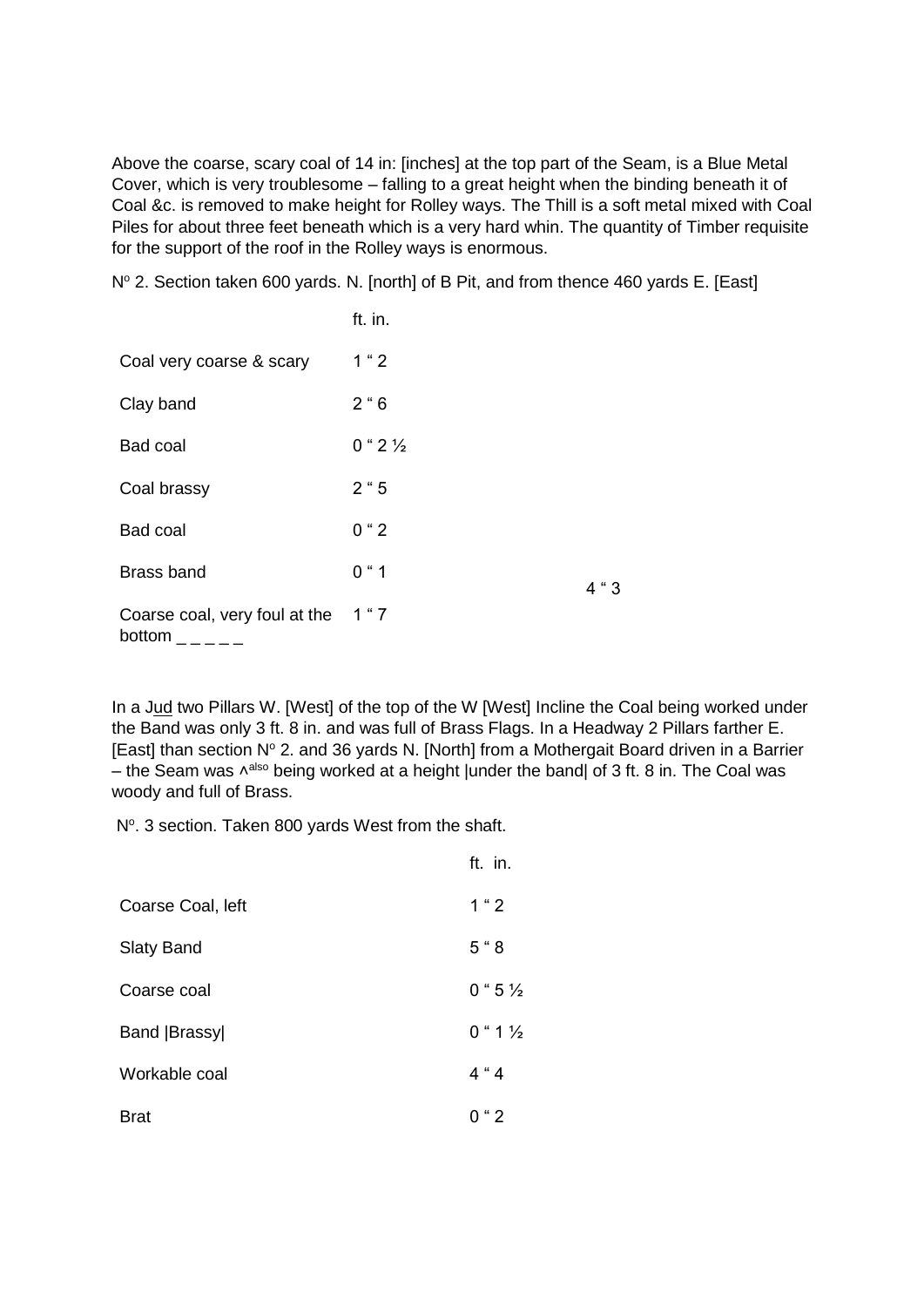Nº 4. At end of N.W [North West] Cross cut near the N [North] Boundary about 30 Chains from the Pits

|                    | ft. in. |
|--------------------|---------|
| <b>Coarse Coal</b> | 0 "3    |
| <b>Band</b>        | 0 "3    |
| Coal               | 4 " 0   |
| <b>Bad Coal</b>    | 0 "2    |

Nº 5. Section, 8 Pillars into E. [East] Brunton Royalty

|                    | ft. in. |
|--------------------|---------|
| <b>Coarse Coal</b> | 1"2     |
| <b>Slaty Band</b>  | 5 " 8   |

## **[Bud-138-4e]**

| Coarse Coal   | $0$ " 5 $\frac{1}{2}$ |
|---------------|-----------------------|
| <b>Band</b>   | $0$ " 1 $\frac{1}{2}$ |
| Workable coal | 4 " 2                 |
| <b>Brat</b>   | 0 "2                  |

The minings are 12 yards - 8 Wall and 4 Board Walls holed at 30 yards \_ 5 feet wide

30 x 12 = 360 and 30 x 4 x 8 x 1" [feet} 66 = 133 " 28

133" 28 / 360 = 37 got by first working, 63 left in Pillars

All the lower or workable part of the seam is sent to bank, and is got without much loss. The average of the workable part of the seam as per the foregoing sections would give the thickness of Coal about 4 ft. 4 inches but as the brat which lies at the bottom and the coa[r]se coal can scarcely be called merchantable and as to the East of the Pits the best part of the seam has thinned out to about 30 Inches only it might seem fair to state the average thickness of workable coal at 4 feet = 2152 Chaldrons of 53 cwt, [hundredweight] per Acre.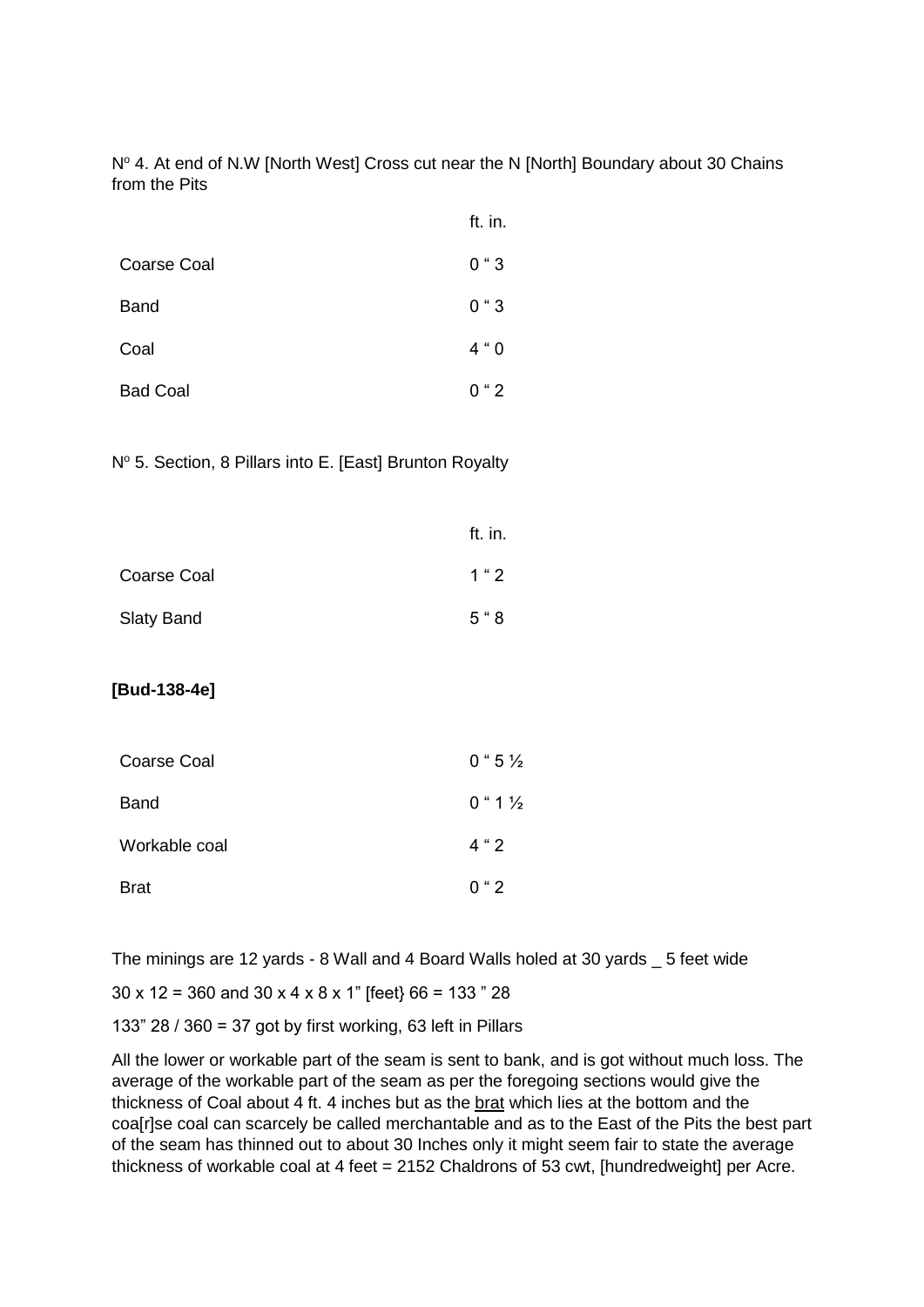The quantity of Pillars remaining to be worked as measured on the plan is 410 acres, and 2151 <sup>ch</sup> [chaldrons] x 410 <sup>acres</sup> = 881, 910 Cha<sup>s</sup> [chaldrons] but ded. [deducting] 1 working viz. [to elaborate on] 37 P.cent [percent] already obtained 326.306 leaves 555.604 Cha<sup>s</sup> [Chaldrons] yet remaining in the workable part of the Mine.

Copy

## **[Bud-138-4f]**

#### Workings and Produce

| Worked with a 20 Peck Corf in |           | 1839  | 15,067 |
|-------------------------------|-----------|-------|--------|
| Ditto                         | Ditto     | 1840  | 10,907 |
| Ditto                         | Up to May | 1841  | 4,778  |
|                               |           | Total | 30,752 |

The above quantity has produced as follows, viz. [to elaborate on]

|      | <b>Best</b>           | Small      | Total  |
|------|-----------------------|------------|--------|
| 1839 | 21,325 1/2            | 5,268 1/2  | 26,595 |
| 1840 | 15,446 1/2            | 4,281 1/2  | 19,728 |
| 1841 | $6357\frac{1}{2}$     | 1,708 1/2  | 8,066  |
|      | 43, 129 $\frac{1}{2}$ | 11,259 1/2 | 54,389 |

|                                         | Ch. [Chaldrons]          |
|-----------------------------------------|--------------------------|
| 30,752 of 20 Peck Corves should produce | 64,066                   |
| Actual sales as above                   | 54,389                   |
| Waste and Colliery consumption          | Cha <sup>s</sup> . 9,677 |

An accurate daily account is kept at the Colliery of the quantity of Brasses Wailed out at Bank by which it appears that in 1839 were taken out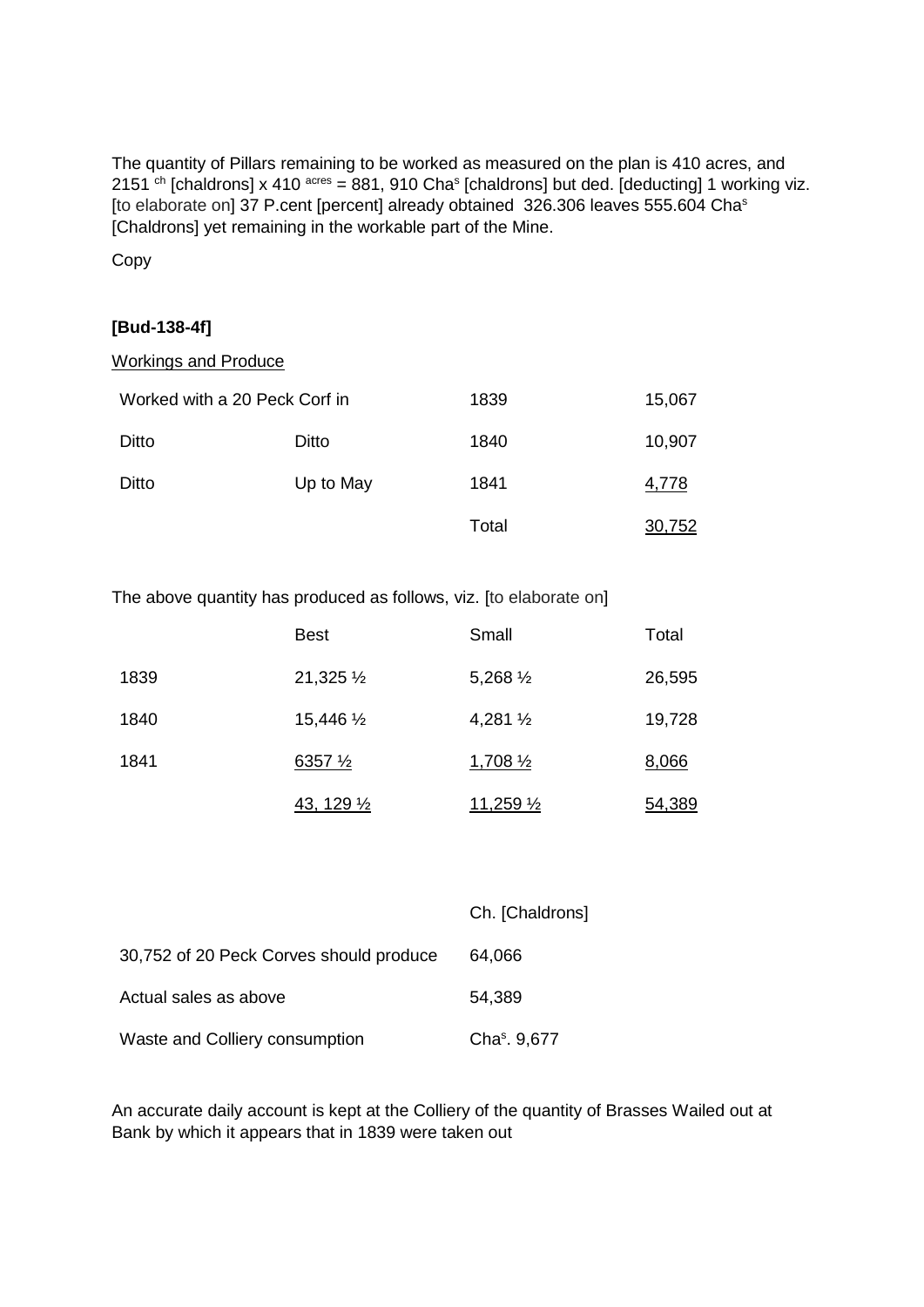|           | 13,264 | 20 Peck Co: [corves] 663.4 |        |
|-----------|--------|----------------------------|--------|
| & in 1840 | 7.492  | Ditto                      | 397.2  |
|           | 21,206 |                            | 1060.6 |

Or 4 P.cent [percent] of Brasses and refuse. Of the Vend from the beginning of 1839 to May 1841. The proportions of Best and Small appear to have been

Best 79.3 P.cent [percent]

Small 20.7 Do. [Ditto]

According to the foregoing statement, the waste and consumption appear to be about 18 P.cent [percent] upon the quantity led. Suppose a Gross Annual Vend |sound and small | of 25,000 Chaldrons from Wideopen and for waste and Consumption 18 P.cent [percent] or 4,500,

25,000

4,500

29,500 but say 30,000 Chas.

#### **[Bud-138-4g]**

or 1636 Tons would be required to be worked to supply this vend

The Gross quantity of Coal remaining is 553.604 as formerly stated; but a deduction must be made for loss in working the Pillars say 1/6th

| Then Gross quantity | 553,604     |             |
|---------------------|-------------|-------------|
| Deduct 1/6th        | 92,600      |             |
|                     | $463,004 =$ | 25,234 Tons |

And  $25254 = 15.43$  years duration

1636

But as the Lessees are at present extending their workings in the E. [East] Brunton Royalty, it is not probable that they will work more out of the Wideopen Property than will cover the certain Annual Rent of £1500 viz. [to elaborate on] 100 Tons to produce  $\wedge^{\text{which}}$  would require to be worked (after allowing 18 P.cent [percent] for waste and consumption) 1180 Tons and  $25,254$  Tons =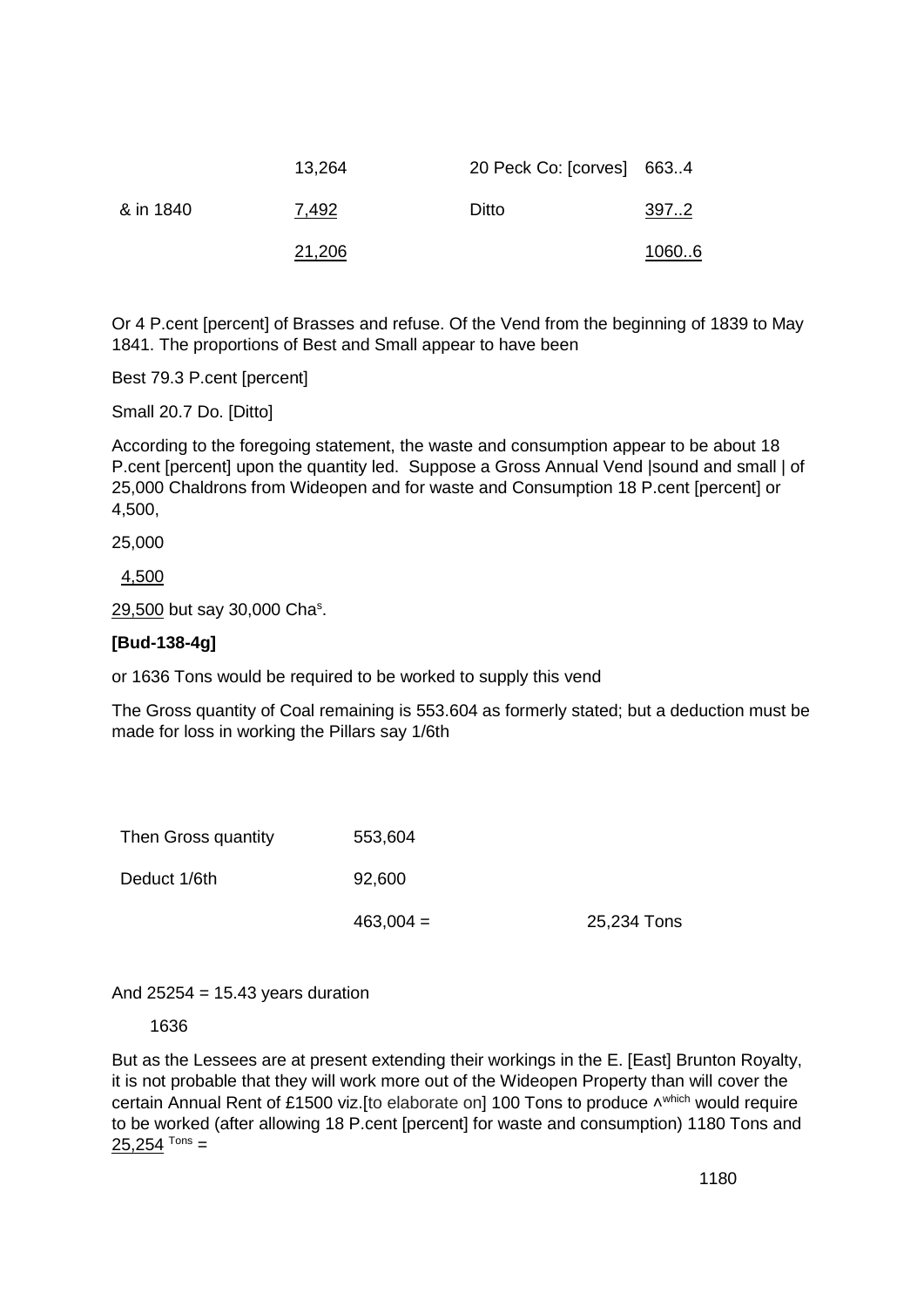21.4 but say 21 ½ years duration.

N.B On commencing to work the Pillars near the unproved Dyke to the South of the Pit, water was brought  $\Lambda^{down}$  and a portion of the Coal to the dip of the Colliery is now drowned. If this tract to be considered inaccessible the duration of the Colliery will be shortened in proportion to the extent of Coal likely to be left unworked.

The Lease expires in 1851

R.J.Atkinson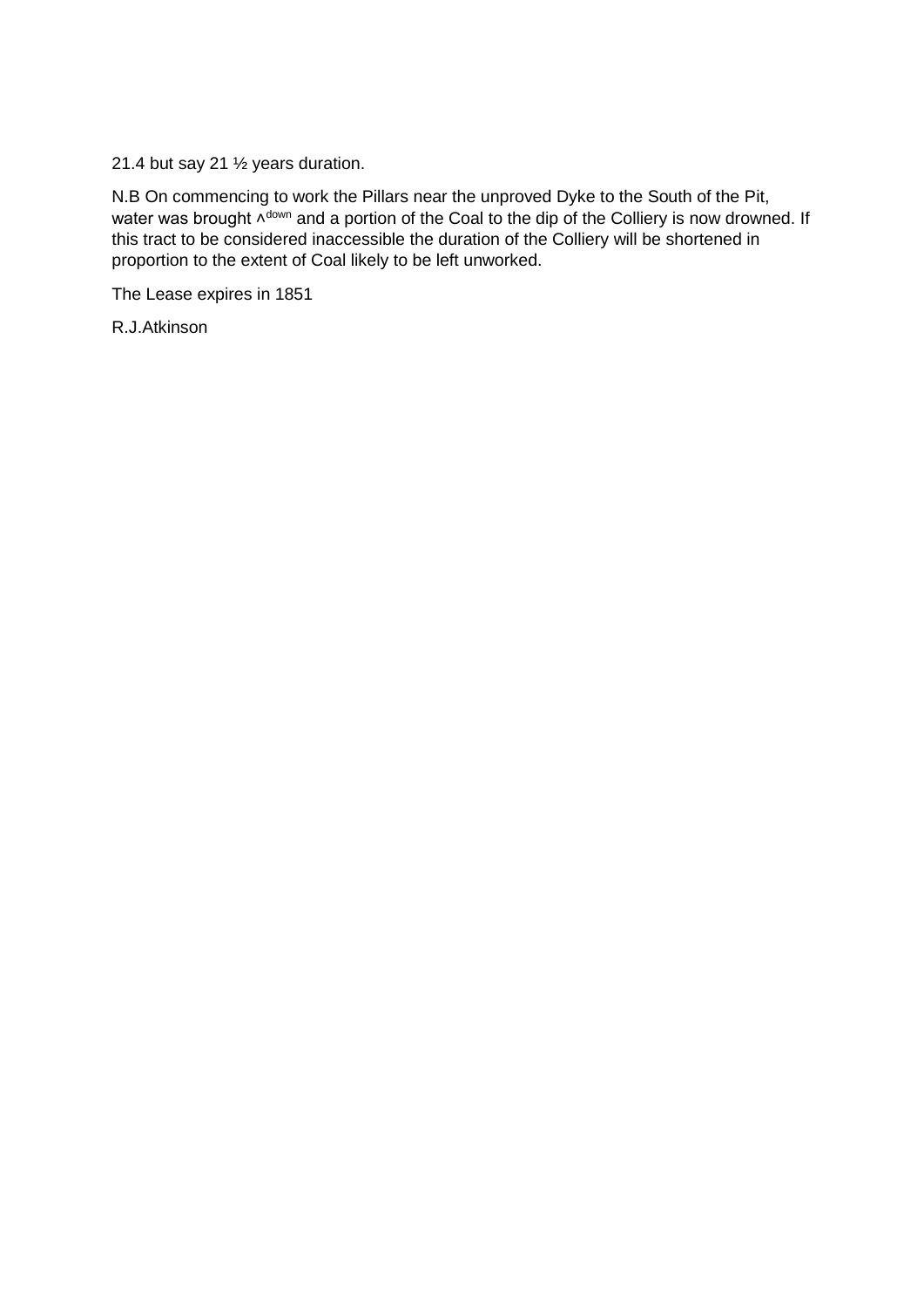# **[Bud-138-5]**

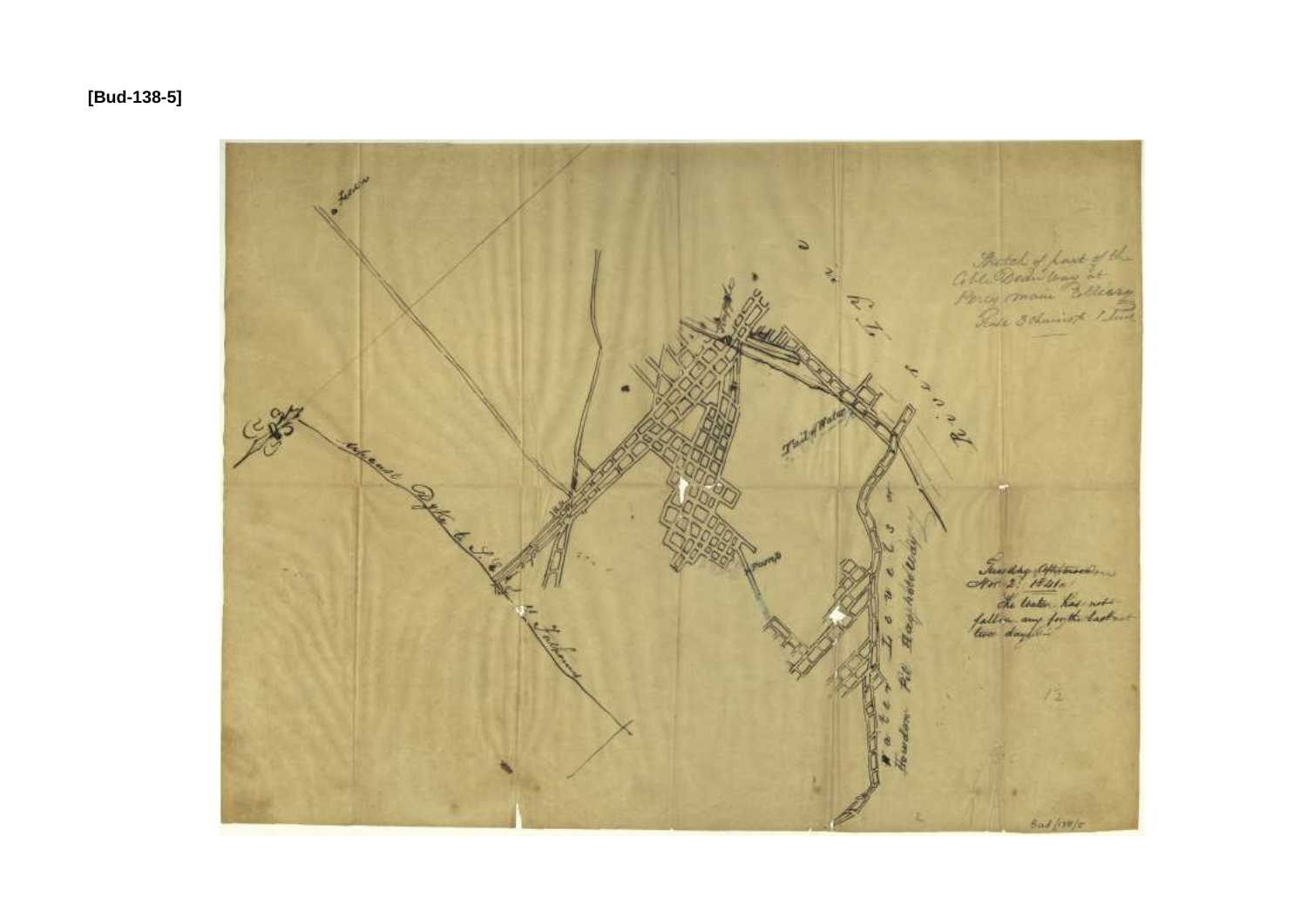# **[Bud-138-6]**

Gordon and Evenwood

**Collieries** 

Valuation Thereof

The Lease is dated July 1<sup>st</sup> 1835 and expires July 1<sup>st</sup> 1856 The term being 21 years.

For one portion of the demise: viz.[to elaborate on] That portion coloured yellow on the plan – the Certain Anuual Rent is 1000£ for 800 – 440 Boll Tons and 25/<sup>s</sup> per Ton for overworking. For the part coloured Red, and until February  $14<sup>th</sup> 1849 -$  Certain Annual Rent to be £1300 – for 1000 Tons and 32/<sub>s</sub> for overs. From Feb 14<sup>th</sup> 1849 Certain Rent £1300 for 812 1/<sub>2</sub> Tons, and 32/<sub>s</sub> per Ton for overs but if Lessees win 250 acres of coal (the red part) adjoining the River Gaunless on both sides, near Norwood and Stony Flatt, the quantity allowed for the Certain Rent to be 1000 Tons Overs 32/<sup>s</sup>

The Lessees sold 200 acres near to Storey Lodge on the  $31<sup>st</sup>$  May 138, to the Northern mining Company. Subject to the payment of purchase of 250£ per annum; as the proportions of the Certain Rent payable on the whole portion leased to the Durham County Coal Company: coloured

# **[Bud-138-6a]**

For stipulations see the instructions for valuation, submitted by the Durham County Coal Company.

This valuation to be made both with and without reference to the Stock, Engines &c. the points at which it is desired to arrive being

1. The value to a purchase on the  $1<sup>st</sup>$  Jan<sup>y</sup> [January] 1839

- 2. Ditto at the present time
- 3. Ditto 1<sup>st</sup> Jany [January] 1844



4. Whether a sum of £15000 could have been advanced to the company by way of mortgage on their lease exclusive of stock, Engines &c.

5. What sum might now prudently be advanced as above?

N.B The money appears to have been advanced on the 1<sup>st</sup> Jany [January] 1839 – with a stipulation that it was not to be called in for 5 years viz: till Jany [January] 1; 1844

Nov<sup>r</sup> [November] 9<sup>th</sup> 1841

The present workings at both Evenwoood and Gordon Collieries are confined (with a very trifling exception) – to the main coal seam which averages in thickness 5 ft. 8 in. to 5ft. 9. - The coal at Evenwood is strong. And works round 11 Corves on the average will make out a Chaldron – While Gordon where the seam is of better quality but more tender, it requires 16 Corves for a waggon. It may be said that what the seam at Gordon Colliery lacks in point of hardness it gains in point of quality over Evenwood – In fact the coal at both Collieries may be considered as being of equal value.

The Evenwood Low Pit is 33 Fathoms deep to the Main Coal Seam; on the rise side of a dyke of 10 Fathoms – a dipper to the South East – but is sunk to the level of the seam on the dip side of the same Dyke – The whole of the workings or very nearly so, have as yet been carried on on the rise side of this Dyke. The 5/4 Seam lies 14 Fathoms above the Main Coal – It is a seam of 3ft 5 in: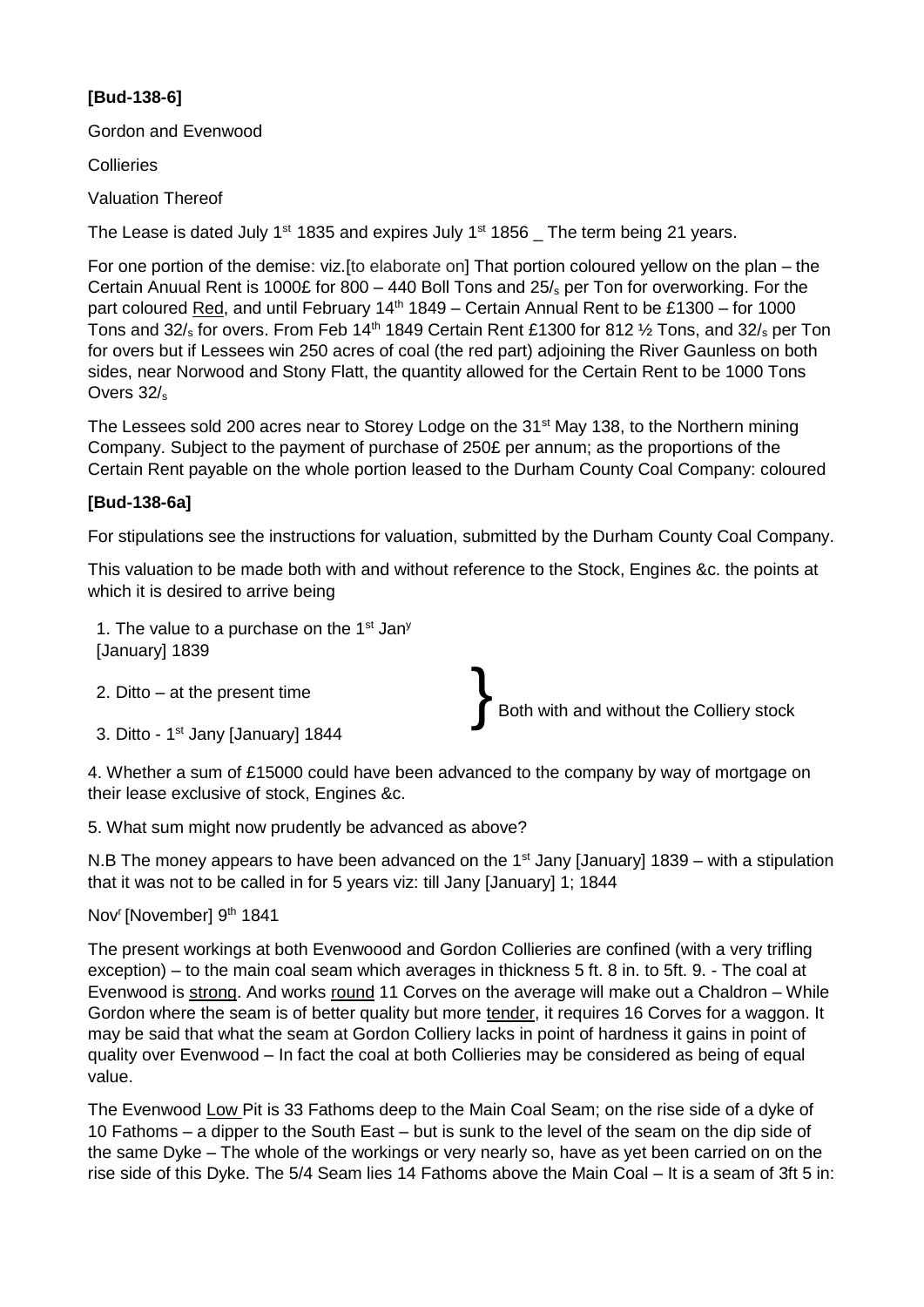in the thickness, with an indifferent roof, and a soft pavement and it is not probable that it will be wrought to any extent in either Colliery while there is Main Coal to supply the Vend.

The Main Seam is wrought with 10 yard winnings 6 wall & 4 board. The holings are at 27 yards\_2 yards wide consequently 44 per cent of the contents are unmoved by the first working and 56 per cent left in Pillars .\_ Above the seam (Main Coal) is a Cannel Coal which varies in thickness from 9 to 1 Inches This Cannel Coal is not taken down except for Rolley Ways. Above this is a Blue Metal Stone from 5 to 6 feet thick, above which is a strong post. There is little timber used in the Whole Coal workings. The Cannel Coal which lies upon the Seam forming an excellent "Bind"

The following price in whole is  $5/6$  per  $\cancel{\text{+X}}$  in the broken  $4/6 - 23$  Tubs of 20 pecks

# **[Bud-138-6b]**

to the score.

Holing Walls – 4/6

Putting  $1/3$  until the distance exceeds 80 yards, and  $1<sup>d</sup>$  [Penny] per  $XX$  extra for every 20 yards further. At a rough guess  $1/10<sup>th</sup>$  of the seam is lost in the pillar working. The Engine on High Pit at Evenwood has a high pressure 36 in. Cylinder Engine – called 80 horse power which lifts a 19 in. sett from the bottom 40 Fathoms to the 5/4 seam in which the laundry box is placed from thence two 12 inch Setts lift to an offtake Drift at 3 fathoms from the surface.

There are several Dykes between the two Pits, and it is curious that the distance between the two seams should be very different viz.[to elaborate on] At one pit 14 and at the other 40 Fathoms. The full rise of the Colliery at Evenwood is nearly due North.

One working about 40 XX per day at each of the Collieries

40  $XX \times 20$  tubs  $\times 6$  cwt = 240 tons per day  $\frac{20}{1}$  800  $6 = 90$  Ch [Chaldrons] or 11  $\frac{1}{4}$  Keels per day 20| 4800 240